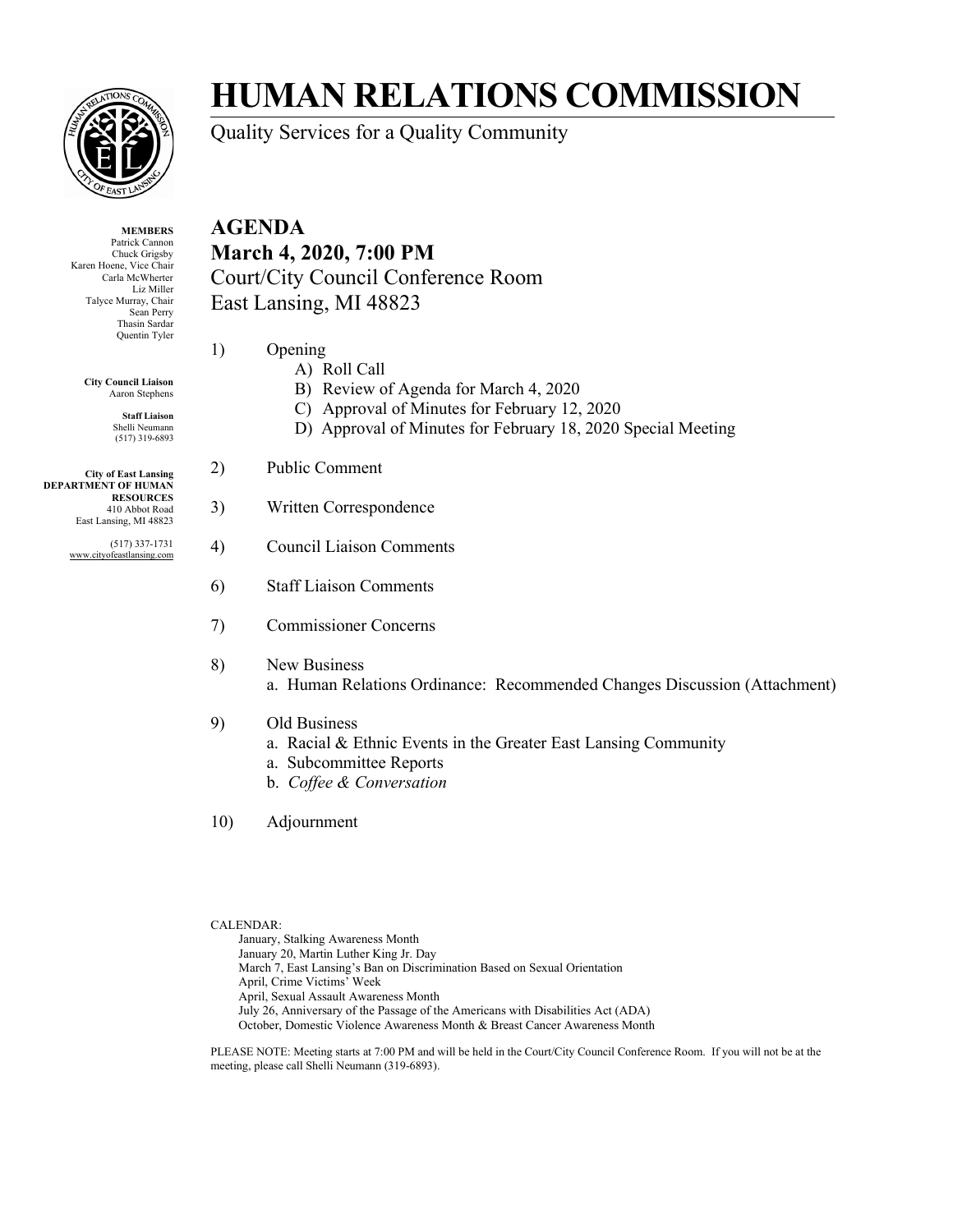#### Chapter 22 - HUMAN RELATIONS[1]

Footnotes:

--- (**1**) ---

**Cross reference—** Administration, ch. 2; human relations commission, § 2-361 et seq.; housing commission, § 2-401 et seq.

#### ARTICLE I. - IN GENERAL

Secs. 22-1—22-30. - Reserved.

ARTICLE II. - CIVIL RIGHTS

Sec. 22-31. - Public policy.

It is hereby declared to be contrary to the public policy of the City of East Lansing for any person to deny any other person the enjoyment of his/her civil rights or for any person to discriminate against any other person in the exercise of his/her civil rights or to harass any person because of religion, race, color, national origin, age, height, weight, disability, sex, marital status, sexual orientation, gender identity or expression, student status, or because of the use by an individual of adaptive devices or aids.

(Ord. No. 977, ch. 111, § 9.301, 3-19-2002; Ord. No. 1275, 2-7-2012)

Sec. 22-32. - Definitions.

The following words, terms and phrases, when used in this article or in policies or guidelines implementing this article, shall have the meanings ascribed to them in this section, except where the context clearly indicates a different meaning:

*Age* means chronological age, except as otherwise provided by law.

*Commission* means the East Lansing Human Relations Commission.

*Contractor* means a person or business that provides goods or services to the city.

*Disability* means that term as defined at section 103(d) of the Persons With Disabilities Civil Rights Act, Public Act No. 220 of 1976 (MCL 37.1103(d)).

*Gender identity or expression* means a person's actual or perceived gender, including a person's self-image, appearance, expression, or behavior, whether or not that self-image, appearance, expression, or behavior is different from that traditionally associated with the person's biological sex as assigned at birth.

*General business practice* means the typical, standard or usual manner in which a person or entity performs or habitually engages in the operation of a particular aspect of its business; or the customary action a person or entity takes in the operation of its business.

*Marital status* means being single, divorced, widowed, separated or married, and the conditions associated therewith, including pregnancy and parenthood.

*National origin* includes the national origin of an ancestor, and shall include persons who are not naturalized citizens.

*Sex* includes, but is not limited to, pregnancy, childbirth, or a medical condition related to pregnancy, or childbirth. Discrimination because of sex includes sexual harassment which means unwelcome sexual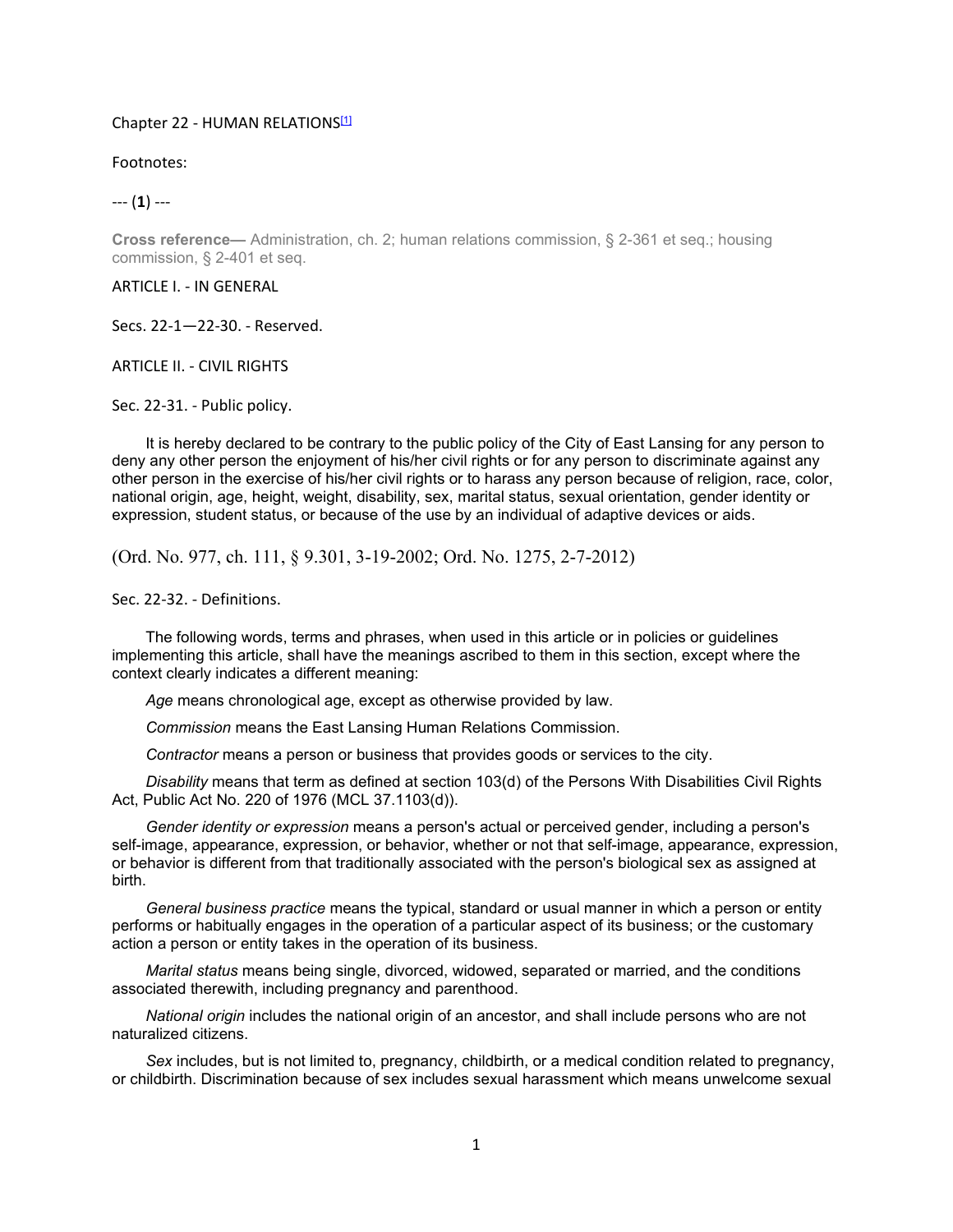advances, requests for sexual favors, and other verbal or physical conduct or communication of sexual nature when:

- (1) Submission to such conduct or communication is made a term or condition either explicitly or implicitly to obtain employment, public accommodations or public services, education, or housing.
- (2) Submission to or rejection of such conduct or communication by an individual is used as a factor in decisions affecting such individual's employment, public accommodations or public services, education, or housing.
- (3) Such conduct or communication has the purpose or effect of substantially interfering with an individual's employment, public accommodations or public services, education, or housing; or creating an intimidating, hostile, or offensive employment, public accommodation, public service, educational or housing environment.

*Sexual orientation* means being or regarded as being heterosexual, homosexual, bisexual, or having a history of such identification.

*Student status* refers to a person enrolled in an educational institution recognized by the State of Michigan in pursuit of a recognized degree.

*To harass* means to have physical conduct or communication which refers to an individual protected under this article, when such conduct or communication has the purpose or effect of substantially interfering with an individual's employment, public accommodations or public services, education, or housing, or creating an intimidating, hostile, or offensive employment, public accommodations, public services, educational, or housing environment.

(Ord. No. 977, ch. 111, § 9.302, 3-19-2002; Ord. No. 1275, 2-7-2012; Ord. No. 1340, 9-10-2014; Ord. No. 1447, 1-22-2019)

**Cross reference—** Definitions generally, § 1-7.

Sec. 22-33. - Employment.

(a) As used in this section:

*Employer* means a person who has one or more employees and includes any agent of that person.

*Employment agency* means a person regularly undertaking, with or without compensation, to procure, refer, recruit, or place an employee for an employer, or to procure, refer, recruit, or place for an employer or person the opportunity to work for an employer and includes any agent of that person.

*Labor organization* includes an organization of any kind, an agency or employee representation committee, group, association, or plan in which employees participate and which exists for the purpose, in whole or in part, of dealing with employees concerning grievances, labor disputes, wages, rate of pay, hours, or other terms or conditions of employment.

- (b) It is unlawful for an employer to:
	- (1) Limit, segregate, classify, fail or refuse to hire, to recruit, to discharge, or otherwise discriminate against an individual with respect to employment, compensation, or a term, condition, or privilege of employment, including a benefit plan or system, because of religion, race, color, national origin, age, disability, sex, height, weight, marital status, sexual orientation, gender identity or expression, or student status, or because of the use by an individual of adaptive devices or aids.
	- (2) Fail or refuse to hire, recruit, or promote an individual on the basis of physical or mental examinations that are not directly related to the requirements of the specific job.
	- (3) Discharge or take other discriminatory action against an individual on the basis of physical or mental examinations that are not directly related to the requirements of the specific job.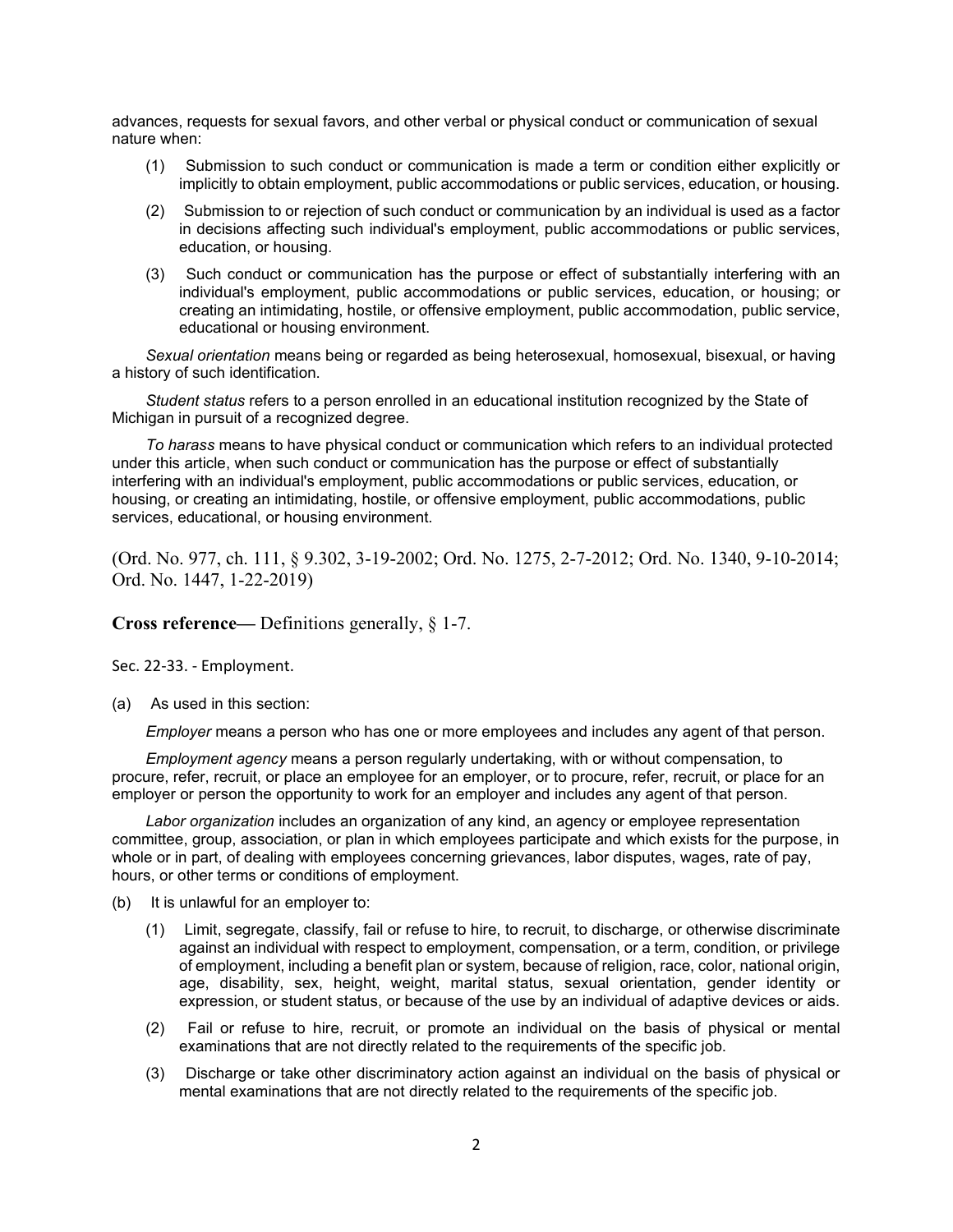- (4) Fail or refuse to hire, recruit, or promote an individual when adaptive devices or aids may be utilized thereby enabling that individual to perform the specific requirements of the job.
- (5) Discharge or take other discriminatory action against an individual when adaptive devices or aids may be utilized thereby enabling that individual to perform the specific requirements of the job.
- (6) Discriminate against a person with respect to hire, tenure, terms, conditions, or privileges of employment because of an arrest, detention, or disposition of a violation of a misdemeanor, felony, or local ordinance substantially corresponding to state law, when a conviction did not result, other than employment by a law enforcement agency. This prohibition shall not apply to persons who have been convicted of a crime constituting a sexual offense, which shall include criminal sexual conduct in any degree, or a child abusive commercial activity, or child cruelty or child torture, or any act of violence against a child, or attempts to commit such offenses and who are employed or seeking employment with a licensed child care center or child caring institution, or who are employed or seeking employment with a licensed foster care facility or a facility contracted with by the community mental health board, or to persons who are employed or seeking employment with any business licensed by the city if the person will be in direct contact alone with a child or children. This section shall not apply to information relative to a felony charge before a charge is dismissed in cases where the charges involve a child victim or a mentally ill victim or a developmentally disabled victim and are still pending.
- (7) Make, keep, or use an oral inquiry, form of application, or record that elicits or attempts to elicit information concerning the religion, race, color, national origin, age, disability, sex, height, weight, marital status, sexual orientation, gender identity or expression, student status or because of the use by an individual of adaptive devices or aids except where applicable under federal and state law, or local ordinance.
- (c) An employer, labor organization, or employment agency shall not print, circulate, post, mail, or otherwise cause to be published a statement, advertisement, notice, or sign relating to employment by the employer, or relating to membership in or a classification or referral for employment by the labor organization, or relating to a classification or referral for employment by the employment agency, which indicates a preference, limitation, specification, or discrimination, based on religion, race, color, national origin, age, disability, sex, height, weight, marital status, sexual orientation, gender identity or expression, student status or use by an individual of adaptive devices or aids.
- (d) This section shall not apply to the employment of an individual by his/her parent, spouse, or child.
- (e) A person subject to this section may apply to the commission for an exemption on the basis that religion, national origin, age, sex, height, weight, marital status, sexual orientation, gender identity or expression, or student status is a bona fide occupational qualification reasonably necessary to the normal operation of the business or enterprise. Upon sufficient showing, the commission may grant an exemption to this section. An employer who does not obtain an exemption for such bona fide occupational qualification shall have the burden of establishing that the qualification is reasonably necessary to the normal operation of the business.
- (f) An individual seeking employment shall not publish, or cause to be published, a notice or advertisement that specifies or indicates the individual's religion, race, color, national origin, age, sex, height, weight, marital status, disability, sexual orientation, gender identity or expression, student status, use by an individual of adaptive devices or aids, or expresses a preference, specification, limitation, or discrimination as to the religion, race, color, national origin, age, disability, height, weight, sex, marital status, sexual orientation, gender identity or expression, student status or use by an individual of adaptive devices or aids of a prospective employer.
- (g) A contract to which the city, a political subdivision, or an agency thereof, is a party shall contain a covenant by the contractor and his/her subcontractors not to discriminate against an employee or applicant for employment with respect to hire, tenure, terms, conditions, or privileges of employment, including a benefit plan or system or a matter directly or indirectly related to employment, because of race, color, religion, national origin, age, sex, height, weight, marital status, disability, sexual orientation, gender identity or expression, student status or use by an individual of adaptive devices or aids. Breach of this covenant may be regarded as a material breach of the contract.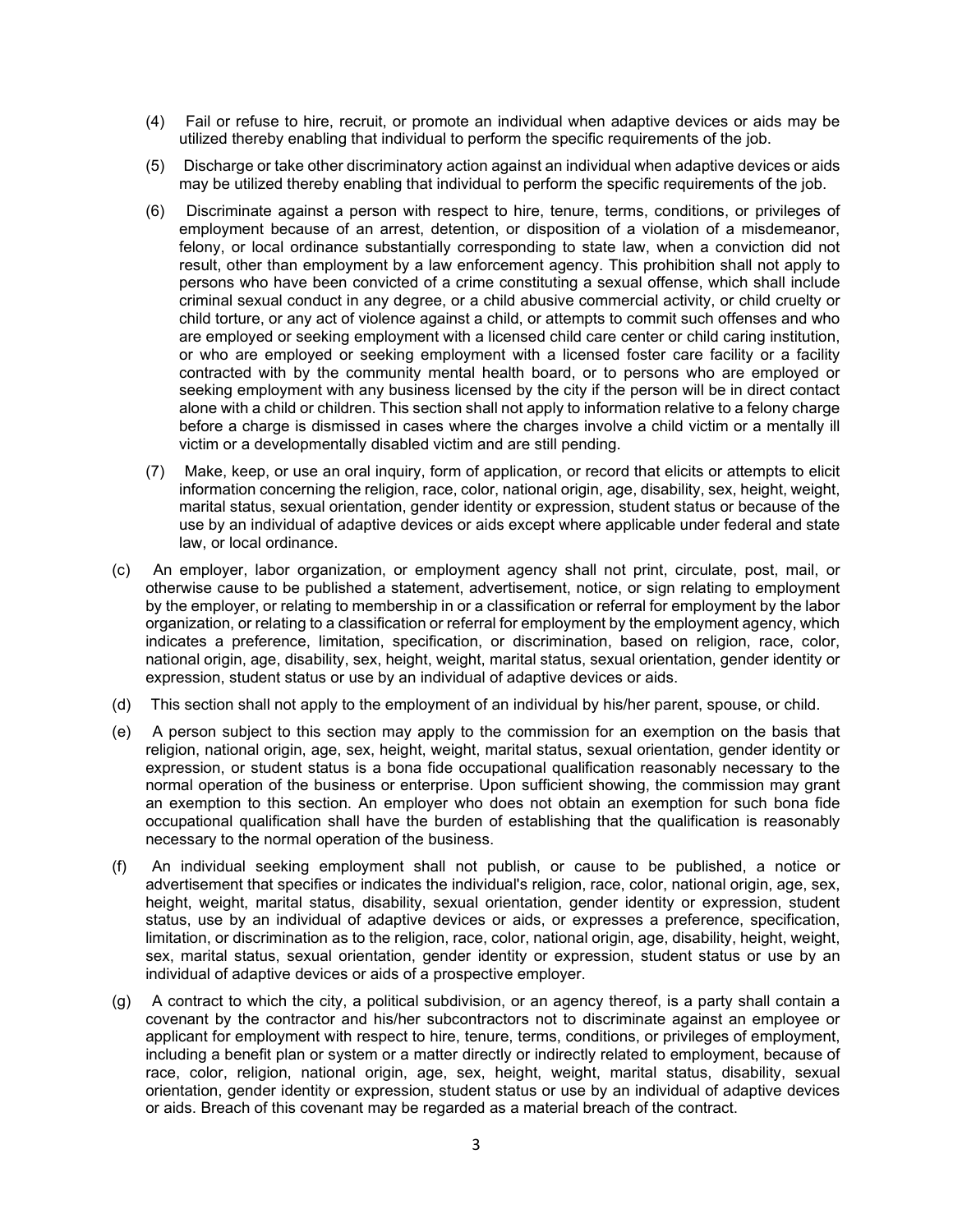(h) This section is also applicable to labor organizations, employment agencies, apprenticeships, and job training programs. In addition, a labor organization shall not discriminate in its membership practices nor fail to fairly represent its membership in a grievance process because of religion, race, color, national origin, age, disability, sex, height, weight, marital status, sexual orientation, gender identity or expression, student status or use by an individual of adaptive devices or aids.

(Ord. No. 977, ch. 111, § 9.303, 3-19-2002; Ord. No. 1275, 2-7-2012)

Sec. 22-34. - Housing.

(a) As used in this section:

*Housing accommodation* includes improved or unimproved real property, or a part thereof, which is used or occupied, or is intended, arranged, or designed to be used or occupied, as the home or residence of one or more persons.

*Real estate broker or salesperson* means a person, whether licensed or not, who, for or with the expectation of receiving a consideration, lists, sells, purchases, exchanges, rents, or leases real property; negotiates or attempts to negotiate any of those activities; who holds himself/herself out as engaged in those activities; who negotiates or attempts to negotiate a loan secured or to be secured by a mortgage or other encumbrance upon real property; who is engaged in the business of listing real property in a publication; or a person employed by or acting on behalf of a real estate broker or salesperson.

*Real estate transaction* means the sale, exchange, rental, or lease of real property, or an interest therein.

*Real property* includes a building, structure, mobile home, real estate, land, mobile home park, trailer park, tenement, leasehold, or an interest in a real estate cooperative or condominium.

- (b) The opportunity to purchase, lease, sell, hold, use, and convey dwelling houses or dwelling units or engage in any other type of real estate transaction as protected in this section or under state and federal law is hereby recognized and declared to be a civil right. This includes, but is not limited to seeking, inspecting, advertising, offering, or listing of real property without discrimination because of religion, race, color, national origin, age, height, weight, disability, sex, marital status, sexual orientation, gender identity or expression, student status, use of adaptive devices or aids, or legal source of income, except with respect to age or income only, where necessary to meet the requirements of federal, state, or local programs.
- (c) It shall not be a violation of this section for the owner of an owner-occupied, one-family dwelling to restrict occupancy in the rental unit, or to the rental of a housing accommodation for not more than 12 months by the owner or lessor where it was occupied by him/her for at least three months immediately preceding occupancy by the tenant and is temporarily vacated while maintaining legal residence.
- (d) A person to whom application is made for financial assistance or financing in connection with a real estate transaction or in connection with the construction, rehabilitation, repair, maintenance, or improvement of real property, or a representative of that person, shall not:
	- (1) Discriminate against the applicant because of the religion, race, color, national origin, age, height, weight, disability, sex, marital status, sexual orientation, gender identity or expression, student status, legal source of income, or the use by an individual of adaptive devices or aids of the applicant or a person residing with the applicant.
	- (2) Use a form of application for financial assistance or financing or make or keep a record of inquiry in connection with an application for financial assistance or financing which indicates, directly or indirectly, a preference, limitation, specification, or discrimination as to the religion, race, color, national origin, age, height, weight, disability, sex, marital status, sexual orientation, gender identity or expression, student status, source of legal income, or the use by an individual of adaptive devices or aids of the applicant or a person residing with the applicant, except that information relative to the age, marital status, or source of income may be obtained when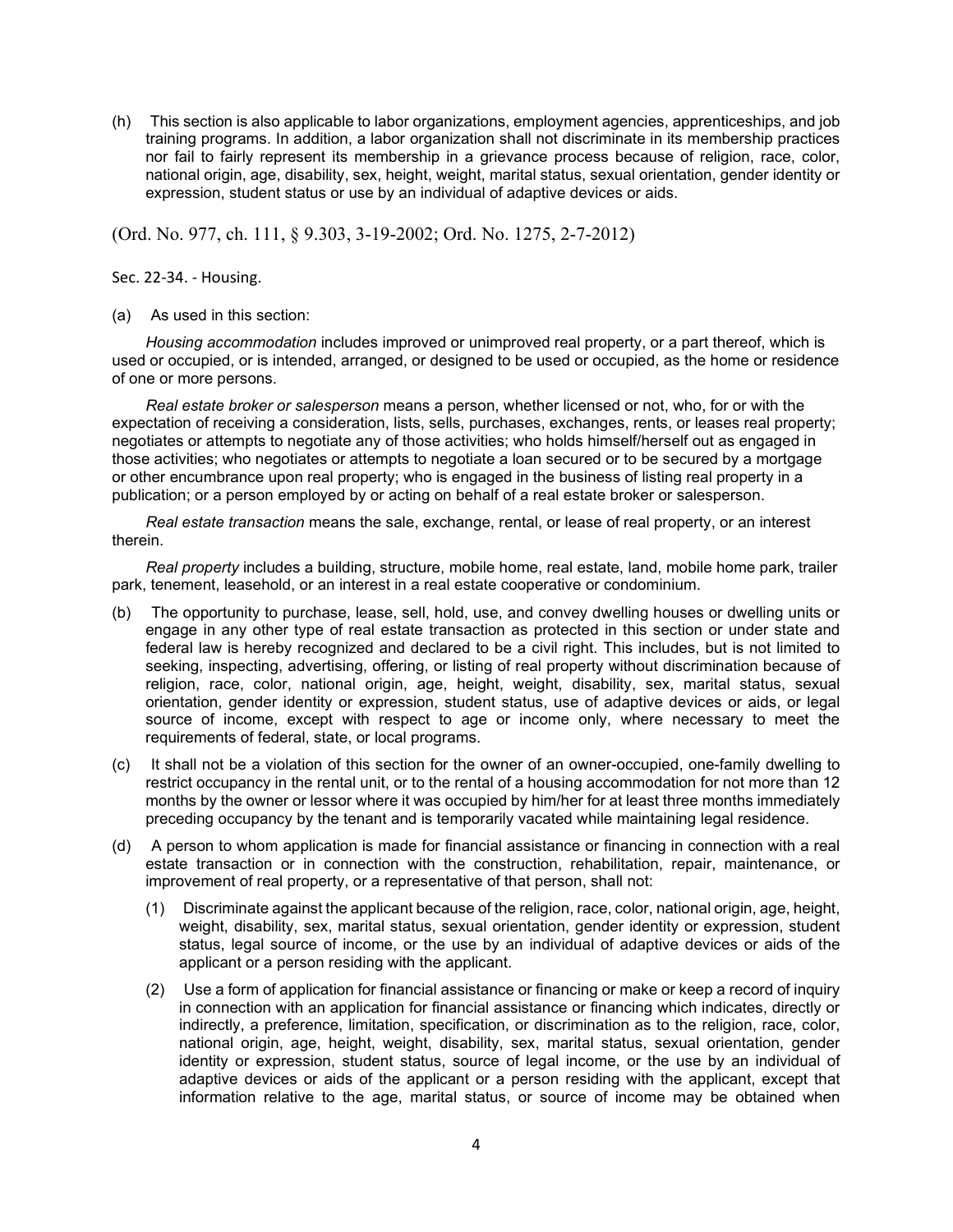necessary for the preparation of a deed or other recordable instrument or to meet the requirements of a federal, state, or local housing program.

- (3) Subsection  $(d)(2)$  of this section shall not apply to a form of application for financial assistance prescribed for the use of a lender regulated as a mortgagee under the National Housing Act, as amended, being 12 USC 1701 to 1750g (Supp. 1973) or by a regulatory board or officer acting under the statutory authority of this state or the United States.
- (e) A person shall not represent, for the purpose of inducing a real estate transaction from which the person may benefit financially, that a change has occurred or will or may occur in the composition with respect to religion, race, color, national origin, age, height, weight, disability, sex, marital status, sexual orientation, gender identity or expression, student status, use by an individual of adaptive devices or aids, or legal source of income of the owners or occupants in the block, neighborhood, or area in which the real property is located, or represent that this change will or may result in the lowering of property values, an increase in criminal or antisocial behavior, or a decline in the quality of schools in the block, neighborhood, or area in which the real property is located.
- (f) Subparagraph (b) of this section and section 22-31 of this Code do not apply, with respect to the age provisions only, to the sale, rental, or lease of housing accommodations meeting the requirements of federal, state, or local housing programs for senior citizens, or housing accommodations otherwise intended, advertised, designed, or operated, bona fide, for the purpose of providing housing accommodations for persons 55 years of age or older.

(Ord. No. 977, ch. 111, § 9.304, 3-19-2002; Ord. No. 1275, 2-7-2012; Ord. No. 1332, 5-6-2014)

Sec. 22-35. - Public accommodations or services.

(a) *Definitions.* As used in this section:

*Place of public accommodation* means a business, or an educational, refreshment, entertainment, recreation, health or transportation facility, or institution of any kind, whether licensed or not, whose goods, services, facilities, privileges, advantages, or accommodations are extended, offered, sold, or otherwise made available to the public.

*Public service* means a public facility, department, agency, board or commission, owned, operated, or managed by or on behalf of the state, a political subdivision, or an agency thereof, or a nonprofit organization, or a tax-exempt private agency established to provide service to the public.

- (b) *Prohibited practices.* Except where permitted by law, a person shall not:
	- (1) Deny an individual the full and equal enjoyment of the goods, services, facilities, privileges, advantages, or accommodations of a place of public accommodation or public service because of religion, race, color, national origin, age, height, weight, disability, sex, marital status, sexual orientation, gender identity or expression, student status, or because of the use by an individual of adaptive devices or aids.
	- (2) Print, circulate, post, mail, or otherwise cause to be published a statement, advertisement, notice, or sign which indicates that the full and equal enjoyment of the goods, services, facilities, privileges, advantages, or accommodations of a place of public accommodation or public service will be refused, withheld from, or denied an individual because of religion, race, color, national origin, age, height, weight, sex, disability, marital status, sexual orientation, gender identity or expression, or student status, or because of an individual's use of adaptive devices or aids.

(Ord. No. 977, ch. 111, § 9.305, 3-19-2002; Ord. No. 1275, 2-7-2012; Ord. No. 1447, 1-22-2019)

Sec. 22-36. - Duty to accommodate persons with disabilities.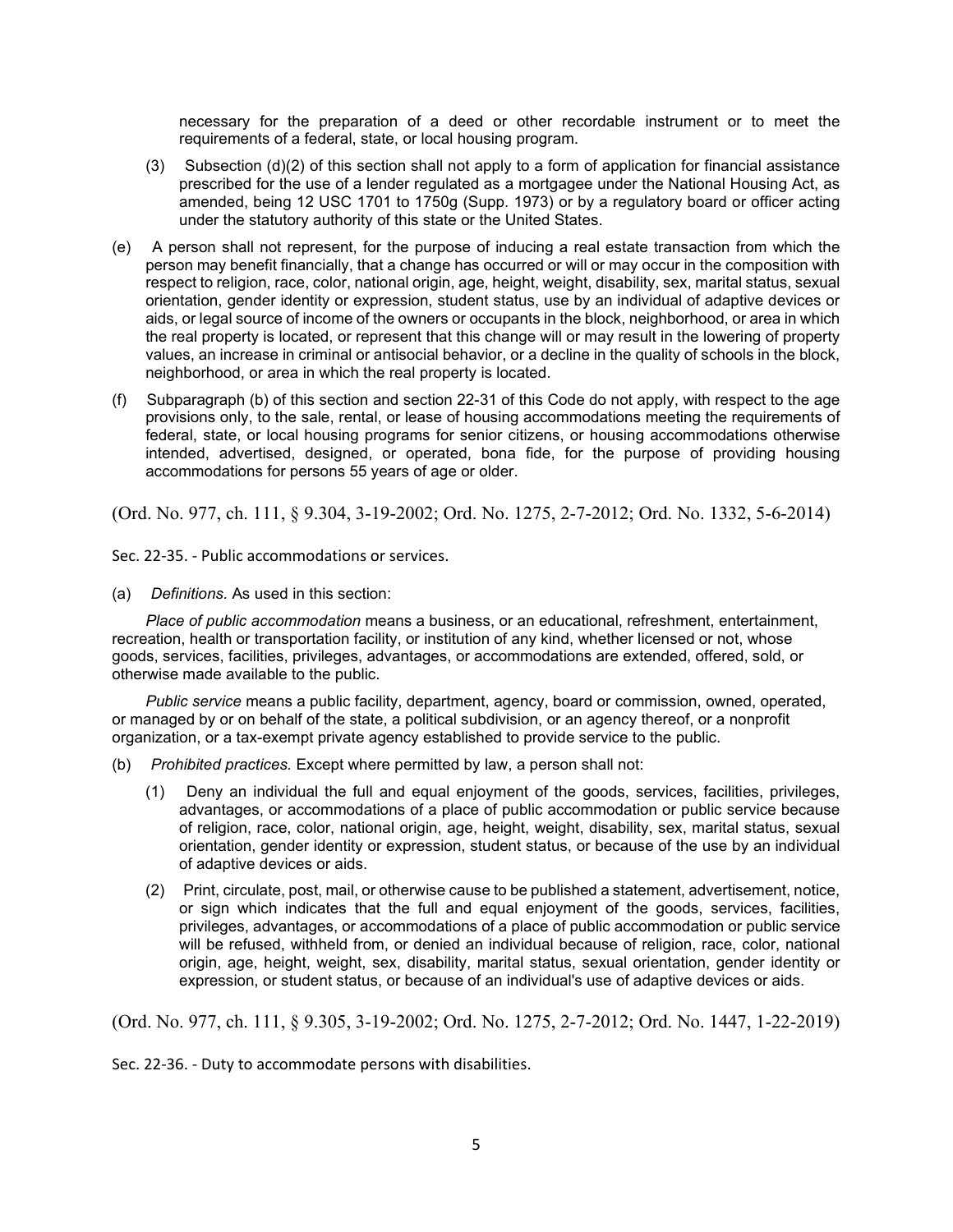A person shall accommodate a person with disabilities for purposes of employment, public accommodation, public service, education, or housing unless the person demonstrates that the accommodation would impose an undue hardship.

(Ord. No. 977, ch. 111, § 9.306, 3-19-2002)

Sec. 22-37. - Exemptions.

This article shall not apply to a private club or other establishment not in fact open to the public, except to the extent that the goods, services, facilities, privileges, advantages, or accommodations of the private club or establishment are made available to the customers or patrons of another establishment that is a place of public accommodation, or if it is licensed, chartered, or certified by the state or any of its political subdivisions.

(Ord. No. 977, ch. 111, § 9.307, 3-19-2002)

Sec. 22-38. - Complaint process.

- (a) As used in this section, the human relations commission shall mean the whole commission or the designee of the commission which may be a subcommittee of the commission.
- (b) The human relations commission may receive, initiate, investigate, mediate, conciliate, adjust, dispose of, issue orders, and hold hearings on complaints alleging a violation of this article.
- (c) Any person claiming to be aggrieved by a violation of civil rights as set out in this article may file with the human relations commission a signed, notarized complaint, in writing, which shall state the name and address of the person alleged to have deprived him/her of a civil right, the nature and date of the alleged deprivation. A person filing a complaint must do so within 180 days of the incident or situation which is the cause of the complaint.
- (d) Upon the filing of such a complaint, the human relations commission may investigate such alleged deprivation of a civil right. If it is determined that no violation of civil rights has occurred, the commission shall state such finding and dismiss the complaint. If upon investigation the commission finds that a violation of this article has occurred, the commission shall attempt to mediate the matter. In the event that the commission holds any hearings in the process of its investigations, written notice to the complainant and respondent shall be made.
- (e) In the course of its investigations, the commission may, through court authorization, require answers to interrogatories, order the submission of books, papers, records, and other materials pertinent to a complaint, and require the attendance of witnesses, administer oaths, take testimony and compel compliance with its orders.
- (f) Any time after a complaint has been filed, the commission is authorized to and may assist the complainant in filing a complaint with an appropriate state or federal agency.
- (g) If the commission, after receiving a complaint, and after failing to mediate the matter, determines that the respondent has violated this article, the commission may refer the matter to the MDCR and/or the CA for appropriate action.
- (h) Action ordered under this section may include, but is not limited to, an order which requires:
	- (1) Hiring, reinstatement, or upgrading of employees with or without back pay.
	- (2) Admission or restoration of individuals to labor organization membership, admission to or participation in a guidance program, apprenticeship training program, on-the-job training program, or other occupational training or retraining program, with the utilization of objective criteria in the admission of persons to those programs.
	- (3) Admission of persons to a public accommodation.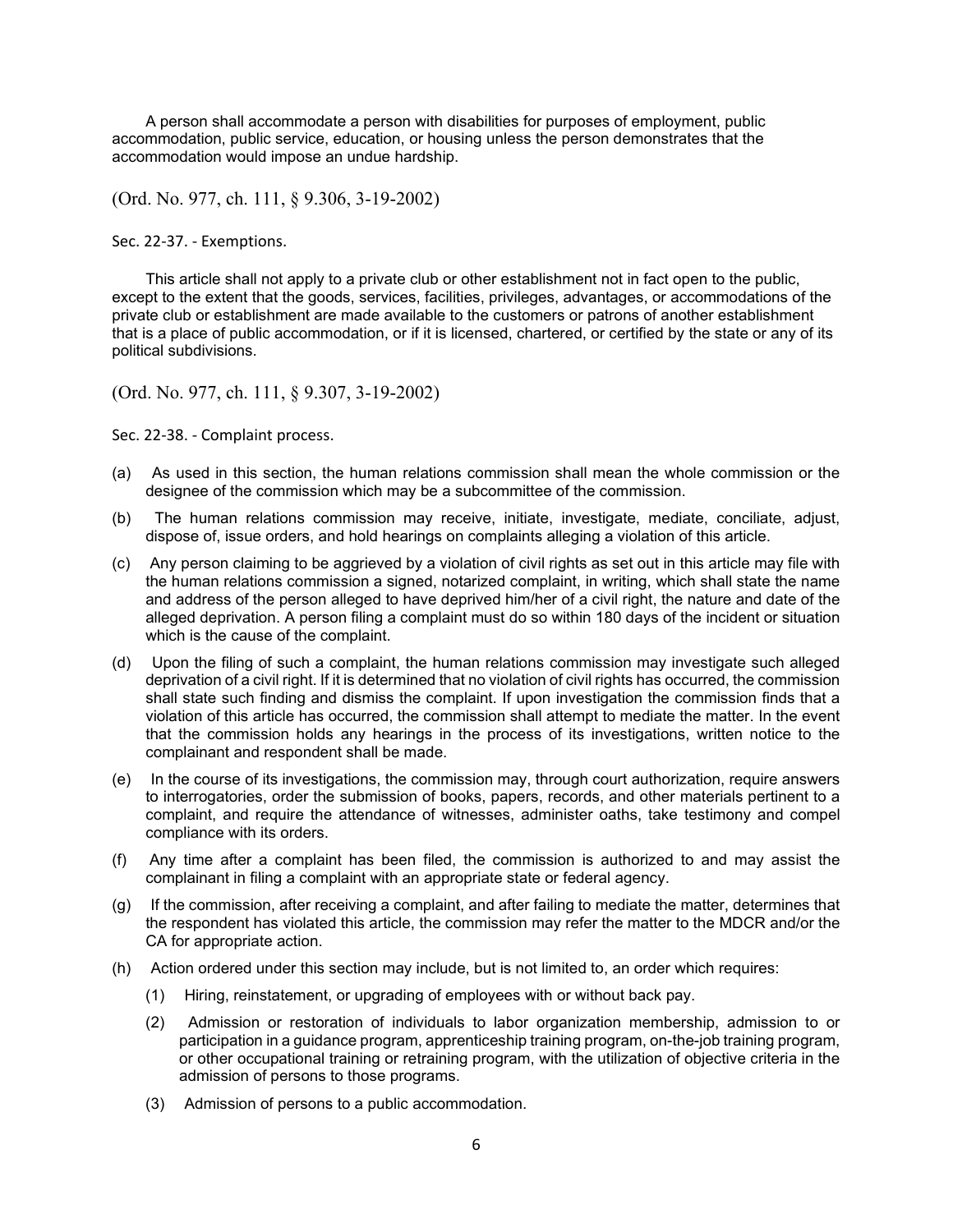- (4) Sale, exchange, lease, rental, assignment, or sublease of real property to a person.
- (5) Extension to all persons of the full and equal enjoyment of the goods, services, facilities, privileges, advantages, or accommodations of the respondent.
- (6) Reporting as to the manner of compliance.
- (7) Requiring the posting of notices in a conspicuous place which the commission may publish or cause to be published setting forth requirements for compliance with civil rights law or other relevant information which the commission determines necessary to explain those laws.
- (8) Payment to an injured party of profits obtained by the respondent through violation of this article.
- (9) Payment to the complainant of damage for an injury or loss caused by a violation of this article, including reasonable attorney fees plus statutory interest from the date of occurrence.
- (10) Payment to the complainant of all or a portion of the costs of maintaining the action before the commission, including reasonable attorney fees and expert witness fees, when the commission determines that award to be appropriate.
- (11) In addition to any other penalty or legal remedy available to the City of East Lansing or any complainant under this article, a person who is convicted in district court of a violation of any provision of this article, or any rule or regulation adopted or issued in pursuance thereof, may be punished by a fine of not more than \$500.00 and cost of prosecution or by imprisonment for not more than 90 days, or by both such fine and imprisonment. Each act of violation and every day upon which such violation shall occur constitutes a separate offense. The penalty provided in this section, unless another penalty is expressly provided therein, shall apply to each and every addition to this article and to the amendment of any section thereof without the necessity of providing such penalty in the ordinance making any such addition or amendment.
- (12) Any other relief the commission deems appropriate.
- (i) In addition, in the case of a respondent operating by virtue of a license issued by the city, the commission, upon finding that the respondent has violated this article and that the violation was authorized, requested, commended, performed, or permitted by the board of directors of the respondent or by an officer or agent acting within the scope of his/her employment, may refer the matter to the city clerk and/or city manager and such violations of this article shall be grounds for suspension or revocation of the respondent's license.
- (j) The commission shall monitor contracts to insure compliance by a contractor or subcontractor.
	- (1) In the case of a respondent who violates this article in the course of performing under a contract or subcontract with the city, where the violation was authorized, requested, commended, performed, or permitted by the board of directors of the respondent or by an officer or agent acting within the scope of his/her employment, the commission shall so certify to the contracting agency. The finding is binding on the contracting agency.
	- (2) Upon receiving a certification made under this section, the city, or a contracting agency of the city, shall take appropriate action to terminate a contract or portion thereof previously entered into with the respondent, either absolutely or on condition that the respondent carry out a program of compliance with this article. The city, or any agency of the city, shall not enter into further contracts or extensions or modifications of existing contracts with the respondent until the commission is satisfied that the respondent carries out policies that conform to this article.
- (k) This article shall not be so construed as to diminish the rights of a person to direct or immediate legal or equitable remedies in the courts of this state.
- (l) Two or more persons shall not conspire to, or a person shall not retaliate or discriminate against a person because a person has opposed a violation of this article, or because the person has made a charge, filed a complaint, testified, assisted, or participated in an investigation, proceeding, or hearing under this article. A violation of this subsection shall be punishable as provided by section 1-12 of this Code.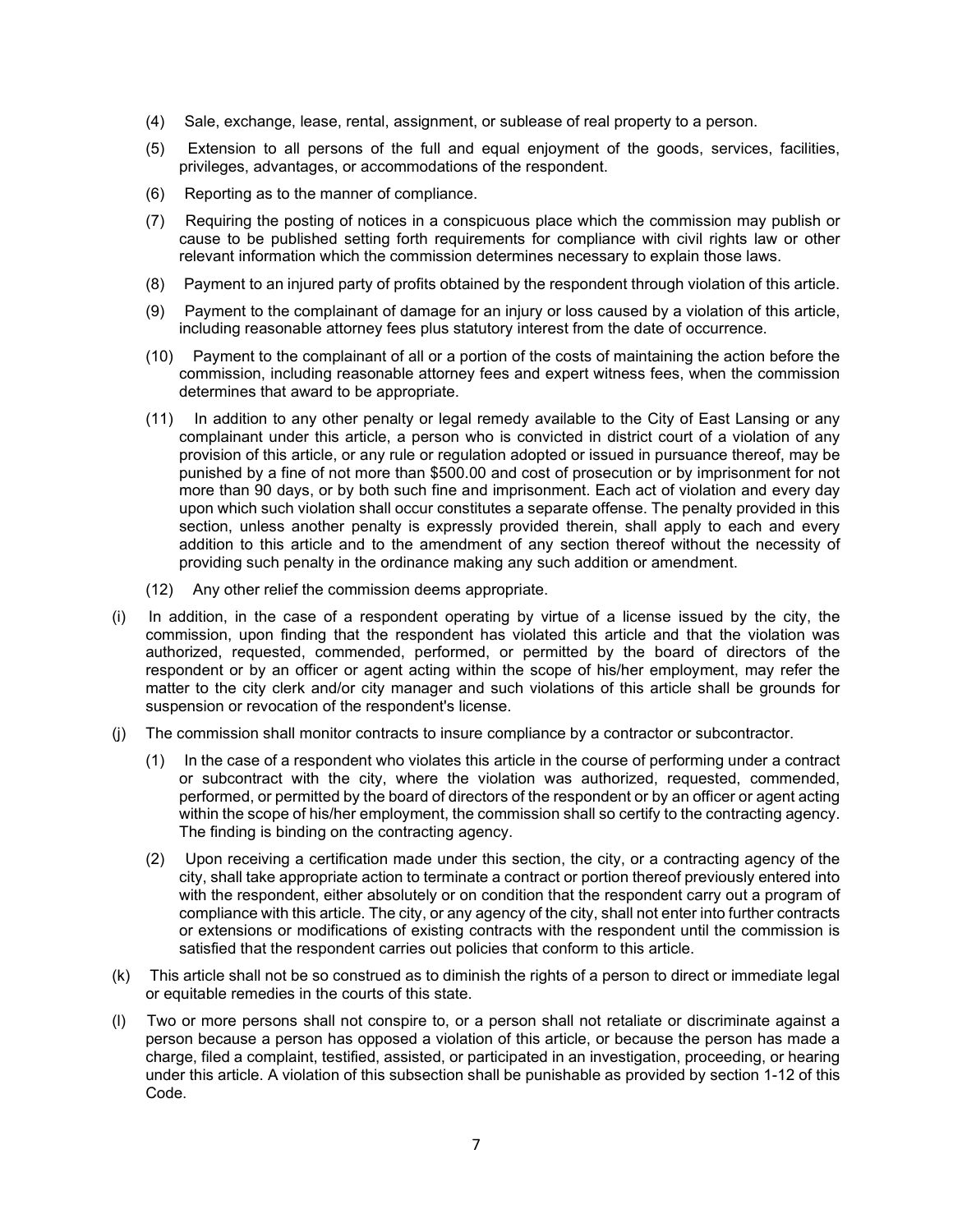(m) This article shall not be construed as preventing the commission from securing civil rights guaranteed by law other than the civil rights set forth in this article, nor as restricting the implementation of approved plans, programs, or services to eliminate discrimination and the effects thereof when appropriate.

(Ord. No. 977, ch. 111, § 9.308, 3-19-2002)

Sec. 22-39. - Posting requirements.

- (a) *Employer posting requirements.* The city shall provide a notice as set forth in subparagraph (c) to all employers with places of business within the City of East Lansing which the employer shall post in a conspicuous area of their place of business, readily visible to employees.
- (b) *Rental unit posting requirements.* The city shall include on all rental unit licenses the notice described in subparagraph (c) of this section. All owners of rental units and/or their legal agents required to display a rental unit license pursuant to provision ES-1005.11 of section 6-175 of chapter 6 of this Code, shall display the rental license in a manner that the notice contained in subparagraph (c) of this section is visible. Owners of class V rental licenses shall display the license and notice contained in subparagraph (c) of this section in their rental offices in a place readily visible to prospective tenants.
- (c) *Notice.* The notice prepared by the city for posting pursuant to subparagraph (a) shall be capitalized, in no less than 12-point type and shall read as follows:

EAST LANSING ORDINANCES PROHIBIT DISCRIMINATION IN EMPLOYMENT, HOUSING, PUBLIC ACCOMMODATION AND PUBLIC SERVICE BECAUSE OF RELIGION, RACE, COLOR, NATIONAL ORIGIN, AGE, HEIGHT, WEIGHT, DISABILITY, SEX, MARITAL STATUS, SEXUAL ORIENTATION, GENDER IDENTITY OR EXPRESSION, STUDENT STATUS, USE OF ADAPTIVE DEVICES OR AIDS OR LEGAL SOURCE OF INCOME.

PERSONS DENIED EQUAL OPPORTUNITY BECAUSE OF THESE REASONS MAY FILE A COMPLAINT WITH THE EAST LANSING HUMAN RELATIONS COMMISSION WITHIN 180 DAYS OF THE INCIDENT OF DISCRIMINATION.

SEE ARTICLE II OF CHAPTER 22 OF THE CODE OF THE CITY OF EAST LANSING FOR DETAILS, OR CONSULT A LEGAL REPRESENTATIVE.

(d) *Penalty.* A person who violates this section is responsible for a civil infraction and is punishable as provided in section 1-13 of this Code.

(Ord. No. 1127, 10-18-2005; Ord. No. 1275, 2-7-2012)

Sec. 22-40. - City contractor discrimination in providing benefits; prohibited.

- (a) Except as otherwise provided herein, the city, a political subdivision, or an agency thereof shall not enter into a contract with any contractor that discriminates against its employees on the basis of marital status, sexual orientation, or gender identity or expression by failing to provide employment benefits for employees with domestic partners that it otherwise provides for the spouse of a married employee.
- (b) A contract to which the city, a political subdivision, or an agency thereof, is a party shall contain a covenant that the contractor is in compliance with this provision and that a breach of this covenant may be regarded as a material breach of the contract.
- (c) This provision shall not apply to any of the following contracts:
	- (1) Contracts less than \$20,000.00 total.
	- (2) Where there are no compliant contractors capable of providing the goods or services at comparable prices.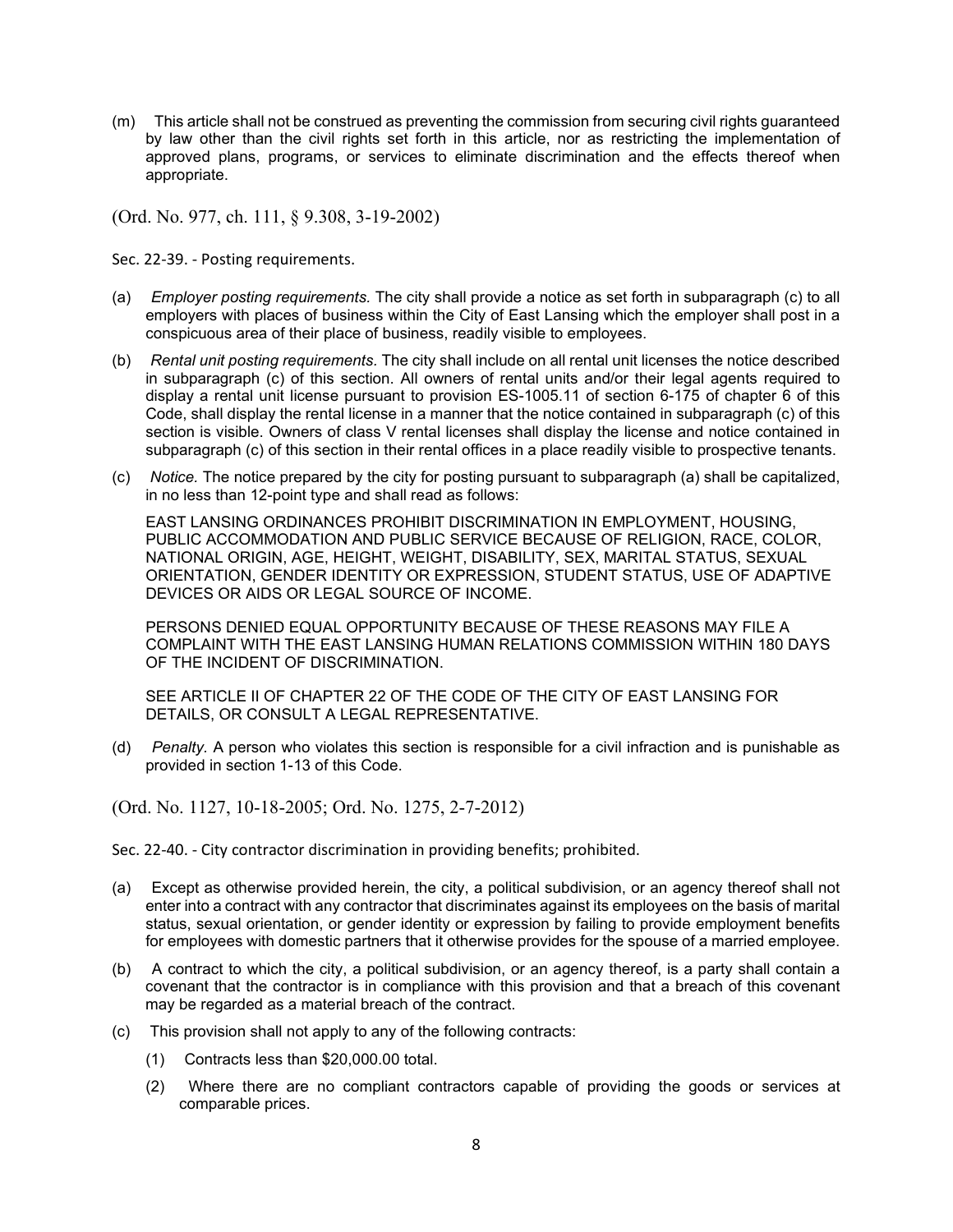- (3) Where another public agency is a party to the contract and a law, rule or policy of that agency would not permit compliance with this section.
- (4) Where the work or purchases are funded in whole or in part by a governmental entity and the application of this section is not feasible.
- (5) Purchases made through the State of Michigan's Extended Purchasing Program or other cooperative purchasing contractual arrangements utilized by the city.
- (6) Purchases with any sole source supplier for supplies, material, or other equipment.
- (7) Contracts entered into in response to emergency or exigent circumstances.
- (8) Contracts which provide benefits that are collectively bargained by city employees.

(Ord. No. 1340, 9-10-2014)

Secs. 22-41—22-50. - Reserved.

#### ARTICLE III. - DOMESTIC PARTNERSHIPS

#### Sec. 22-51. - Purpose.

Many persons today share a life as families in enduring and committed relationships apart from marriages. Some are lesbians, some are gay males, some are bisexual persons, and some are heterosexual persons. The City of East Lansing has an interest in strengthening and supporting all caring, committed and responsible family forms. The city has also long recognized the importance of cultural diversity and equal treatment and, toward that end, has adopted a human rights ordinance which protects its citizens from discrimination based on, among other things, marital status and sexual orientation.

This domestic partnership ordinance furthers the City of East Lansing's interest in families and in cultural diversity and equal treatment by establishing a mechanism for the public expression, sanction and documentation of the commitment reflected by the domestic partnership, whose members cannot legally marry or choose not to marry. It provides appropriate public recognition of these relationships.

(Ord. No. 1305, 10-15-2013)

Sec. 22-52. - Definition of domestic partnership.

For purposes of this chapter, "domestic partners" are two persons:

- (1) Who declare that they are in a relationship of mutual support, caring and commitment; and
- (2) Who share the common necessities of life; and
- (3) Who are not related by blood in a manner that would bar marriage in the State of Michigan; and
- (4) Neither of whom are married or in any other domestic partnership; and
- (5) Who are at least 18 years of age and otherwise competent to enter into a contract.

(Ord. No. 1305, 10-15-2013)

Sec. 22-53. - Declaration of domestic partnership.

Domestic partners may declare a domestic partnership by signing, having two witnesses sign and having a notary public notarize the uniform declaration of domestic partnership form provided by the city clerk and either: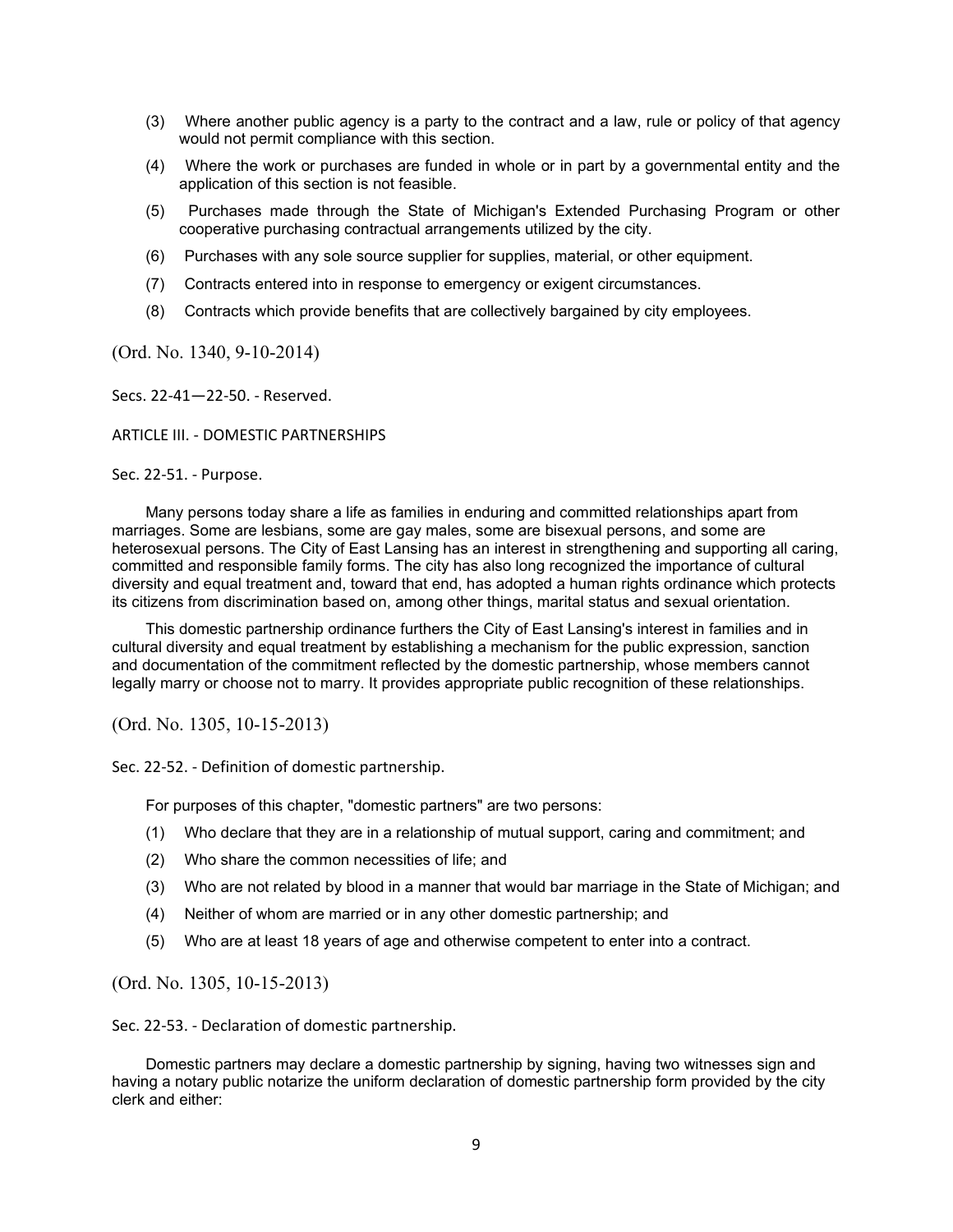- (1) Presenting the completed form to the city clerk who will file it and give the partners a certificate of domestic partnership showing that the declaration was filed; or
- (2) Having both partners retain a copy of the completed uniform declaration of domestic partnership form.

(Ord. No. 1305, 10-15-2013)

Sec. 22-54. - Ending domestic partnerships.

A domestic partnership ends when:

- (1) One or both partners file the notice under section 22-55; or
- (2) One of the partners dies; or
- (3) One of the partners legally marries.

(Ord. No. 1305, 10-15-2013)

Sec. 22-55. - Notice of end of domestic partnership.

Notice of the end of a domestic partnership shall be accomplished as follows:

- (1) *To a domestic partner.* A domestic partnership is terminated pursuant to section 22-54 when at least one of the partners signs (with notarization) a notice saying that the partnership has ended. If the declaration of domestic partnership was filed with the city clerk, the notice must be filed with the clerk to be valid. If one partner does not sign the notice, the clerk shall mail a copy of the notice to the last known address of that domestic partner. If the declaration of domestic partnership was not filed with the city clerk, then the notice of the end of the partnership must either be signed by both partners or be signed by one partner, notarized and mailed to the last known address of the other domestic partner.
- (2) *To third parties.* When a domestic partnership ends, a former partner may cancel a declaration given to a third party by giving the third party a signed notice stating that the partnership has ended.

(Ord. No. 1305, 10-15-2013)

Sec. 22-56. - Form of declarations.

The city clerk shall provide a uniform declaration of domestic partnership form, which shall be accompanied by a copy of this ordinance and information about available counseling for AIDS and sexually transmitted diseases in the same manner as required for marriage licenses.

(Ord. No. 1305, 10-15-2013)

The city clerk shall charge a fee for the filing of a domestic partnership declaration in accordance with the amount set forth in the city's budget resolution, which fee shall be designed to pay the actual costs to the city clerk's office for processing domestic partnership declarations and termination notices, but in no case shall the fee for a domestic partnership declaration exceed the fee charged for a marriage license in the county. The payment of the established fee shall entitle the person filing a declaration on behalf of the domestic partnership to receive from the clerk two copies of a certificate of domestic

Sec. 22-57. - Fees.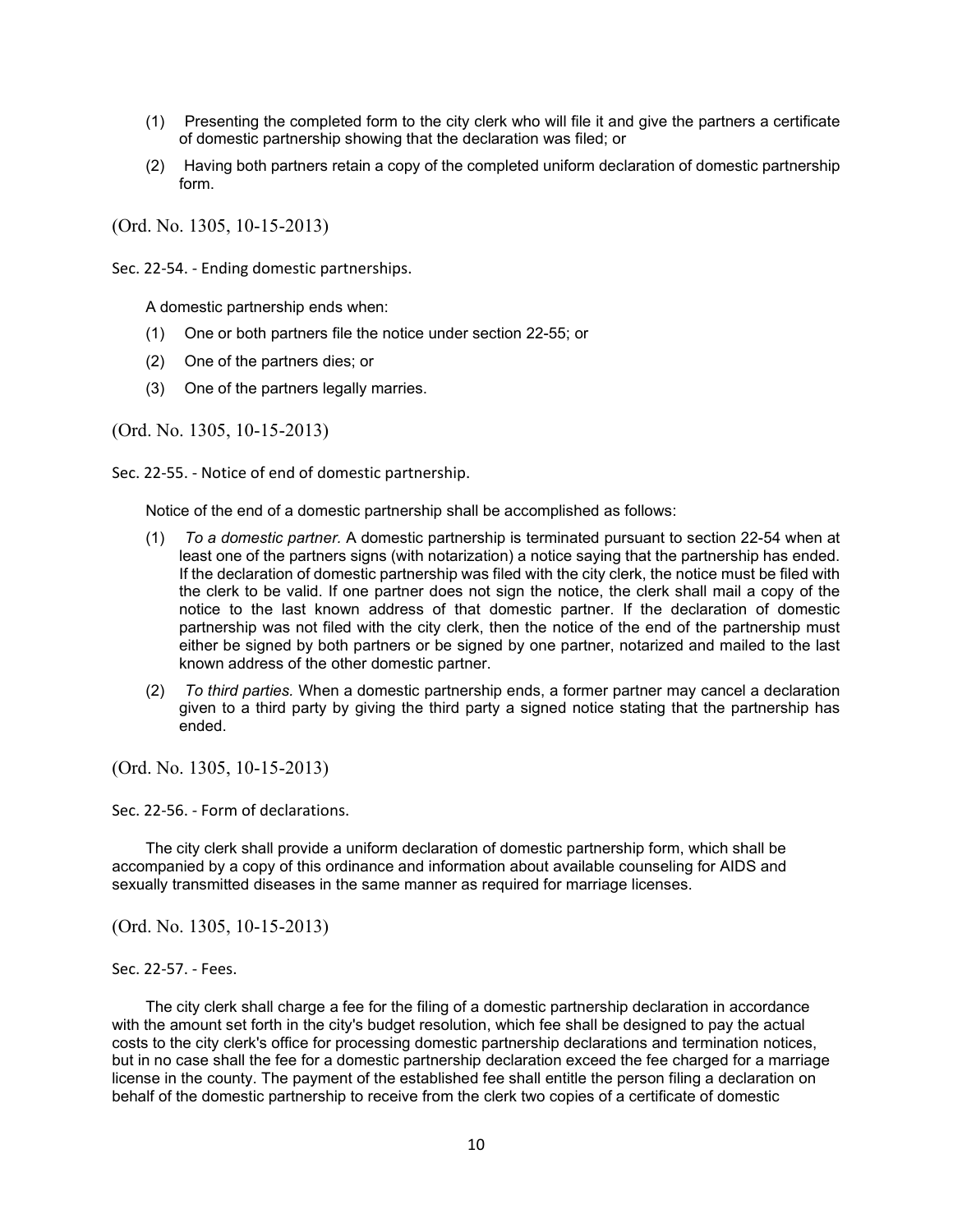partnership. Additional certified copies of the certificate shall be available at the same time or at any other time for a fee set forth in the city's budget resolution to the person filing or named in the domestic partnership. No additional fee shall be charged for filing a termination of domestic partnership statement.

(Ord. No. 1305, 10-15-2013)

Sec. 22-58. - City clerk records.

The city clerk shall maintain records of domestic partnership statements showing which domestic partnerships have been created, terminated or amended.

(Ord. No. 1305, 10-15-2013)

Sec. 22-59. - Civil actions.

Any person, business or organization defrauded by a false statement contained in a declaration of domestic partnership or termination statement may bring a civil action for fraud to recover their actual charges.

(Ord. No. 1305, 10-15-2013)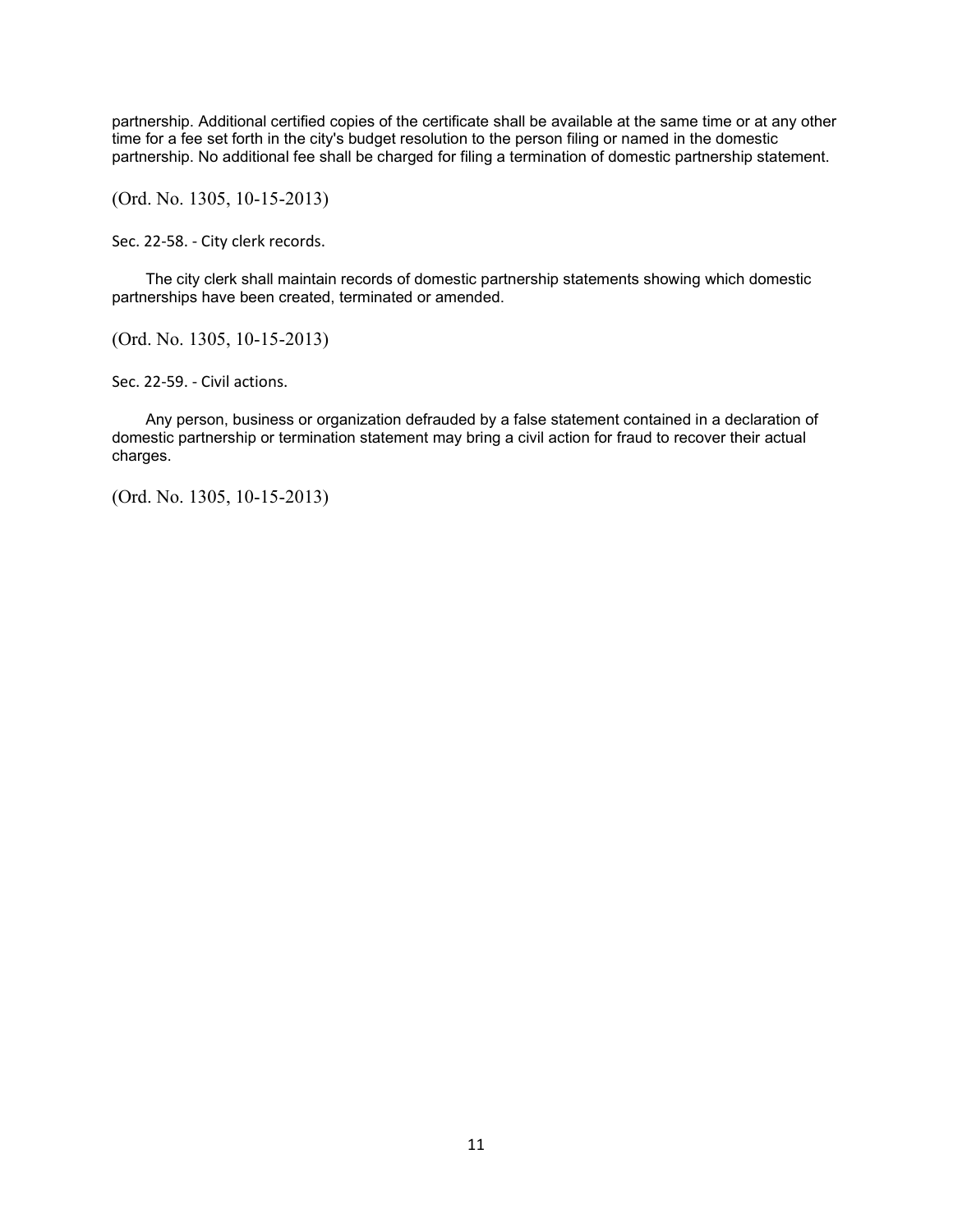Quality Services for a Quality Community



## **MINUTES**

**February 12, 2020 –7:00 P.M.** Court/City Council Conference Room East Lansing, MI 48823

- 1) Opening
	- A) Roll Call

Present at the meeting were Commissioners Cannon, Grigsby, Hoene, McWherter (arrived at 7:35 PM), Miller, Murray, Sardar and Tyler. Absent at the meeting were Commissioner Perry. Also present were Council Liaison Aaron Stephens and Shelli Neumann, Staff Liaison.

B) Review of Agenda

The Commission approved the agenda for February 12, 2020. Motion by Hoene; second by Cannon. All yeas; motion carried.

C) Approval of Minutes

The Commission approved the minutes for January 15, 2020. Motion by Miller; second by Sardar. All yeas; motion carried.

2) Public Comment

Elaine Hardy, City of East Lansing Coordinator and Chair of Greater Lansing Area MLK Commission, thanked the HRC for their support of the recently held events, including Joanne Bland's lecture on February 11.

Chris Root, 729 Sunset, spoke about the ELPD demographic tracking.

Alice Dreger, 621 Sunset Lane, noted that the ELPD Complaint Summary was not made available to the public prior to this evening's meeting, as part of the agenda packet.

Kath Edsall, 1026 Daisy Lane, noted that she would like to see public comment for the meeting after the ELPD complaint summary presentation.

Motion by Hoene; second by Sardar to add an additional Public Comment to this evening's agenda after the ELPD Complaint Summary. All yeas; motion carried.

- 3) Written Correspondence None
- 4) East Lansing Police Department Complaint Summary 2019---Chief Larry Sparkes & Deputy Chief Steve Gonzalez

Three documents were handed out to Commissioners and members of the public:

- 1) 2019 Internal Complaint Audit Memo, dated 1/29/2020
- 2) 2019 Body Worn Camera Review Information Sheet
- 3) East Lansing Police Department 21<sup>st</sup> Century Policing Implementation Tracking

**MEMBERS**

Patrick Cannon Chuck Grigsby Karen Hoene, Vice Chair Carla McWherter Liz Miller Talyce Murray, Chair Sean Perry Thasin Sardar Quentin Tyler

> **City Council Liaison Aaron Stephens**

> > **Staff Liaison** Shelli Neumann (517) 319-6893

**City of East Lansing DEPARTMENT OF HUMAN RESOURCES** 410 Abbot Road East Lansing, MI 48823

> (517) 337-1731 www.cityofeastlansing.com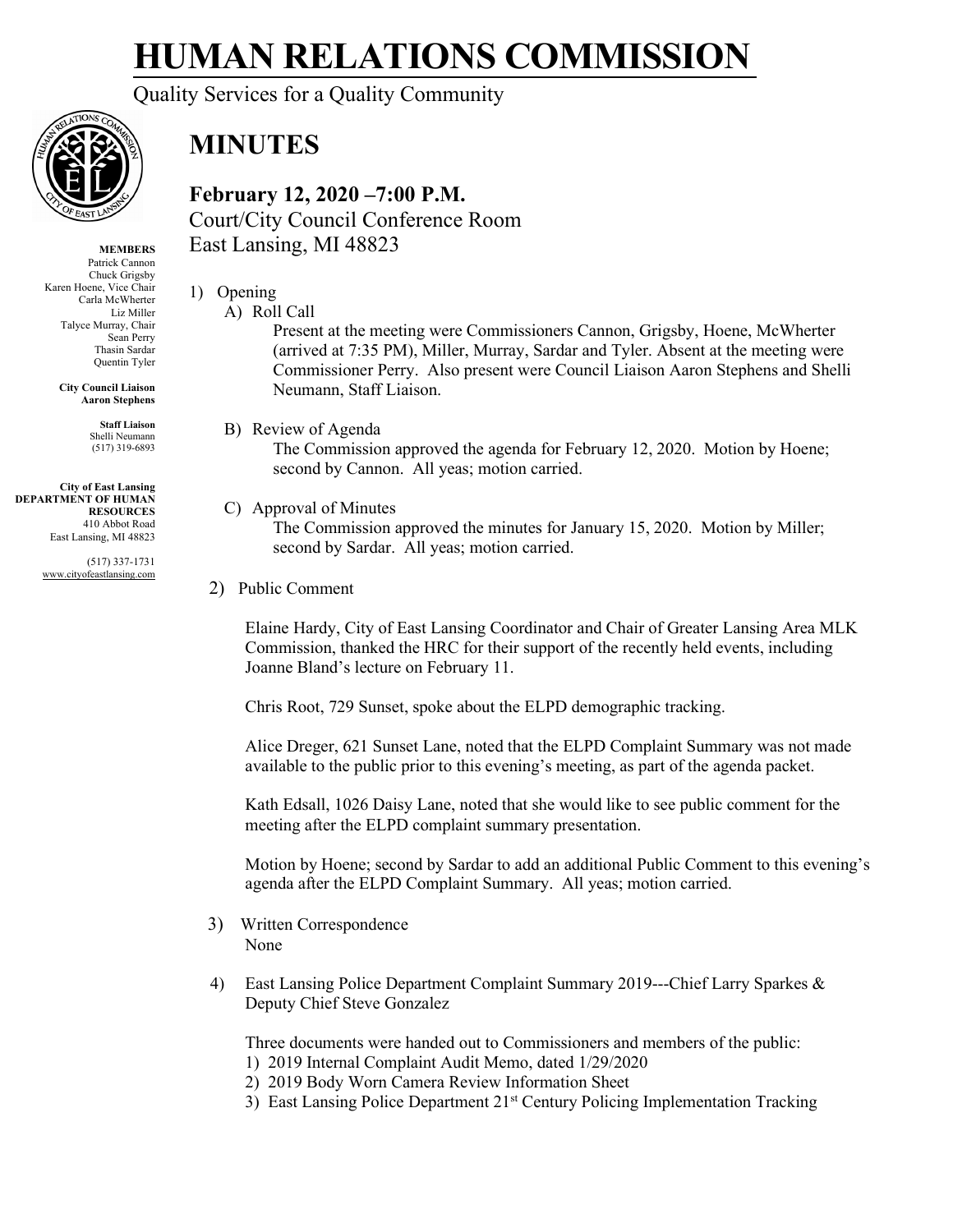### Quality Services for a Quality Community

Chief Sparkes and Deputy Chief Gonzalez walked the Commissioners through each of the six (6) ELPD internal complaint summaries filed and investigated in 2019. Commissioners and Mayor Pro Tem Stephens asked specific questions regarding each complaint.

During the course of the conversation, the following items were discussed:

- The legality and reason to request ID from an automobile passenger
- ELPD training on diversity, inclusion and anti-bias—Could it be offered more regularly than once a year topic? Can a metric be developed to correlate the number of police complaints received with training?
- The HRC would like to see the demographics of ELPD (including and excluding females).
- Goal: develop ways to illicit more feedback regarding ELPD interactions---both positive and negative
- Further efforts to publicize on-line feedback feature located on City website
- ELPD efforts and goal to use technology to make communication more effective
- HRC would prefer complaint updates more frequently than once a year
- Lansing Police Department has added a Social Worker to their department. Can a relationship with this individual be utilized by ELPD?
- How can the department get more accurate/complete information on the race/ethnicity of those that have interactions with the police?

Sparkes and Gonzalez explained the Body Worn Camera (BWC) Information Sheet, as well as the ELPD 21<sup>st</sup> Century Policing Implementation Tracking sheet.

5) Public Comment

Kath Edsall, 1026 Daisy Lane, noted that she appreciates ELPD efforts. She stressed that there is an underlining problem that needs to be addressed—policing practices and policies in the country are based in white supremacy. Edsall shared personal experiences that she has experienced with police. Edsall stressed the need for continuous police officer training

Chief Sparkes noted, in follow up to Edsall's comments, that ELPD is planning to go through an accreditation process that will commence on 7/1/2020. This is a two-year process.

Alice Dreger, 621 Sunset, spoke about bias perception and that self-identifying does not actually get to the issue of bias.

#### 6) Council Liaison Comments

Mayor Pro Tem Stephens reported the following items to the commission:

- Public Safety Oversight will be on a City Council agenda in March. Mayor Beier and Mayor Pro Tem Stephens are drafting an ordinance.
- The HRC ordinance has been updated to change the definition of "free speech."
- Commissioners are encouraged to look at the HRC Ordinance and propose suggested changes/updates at the March meeting.
- The Plea-Bargaining Policy will return to City Council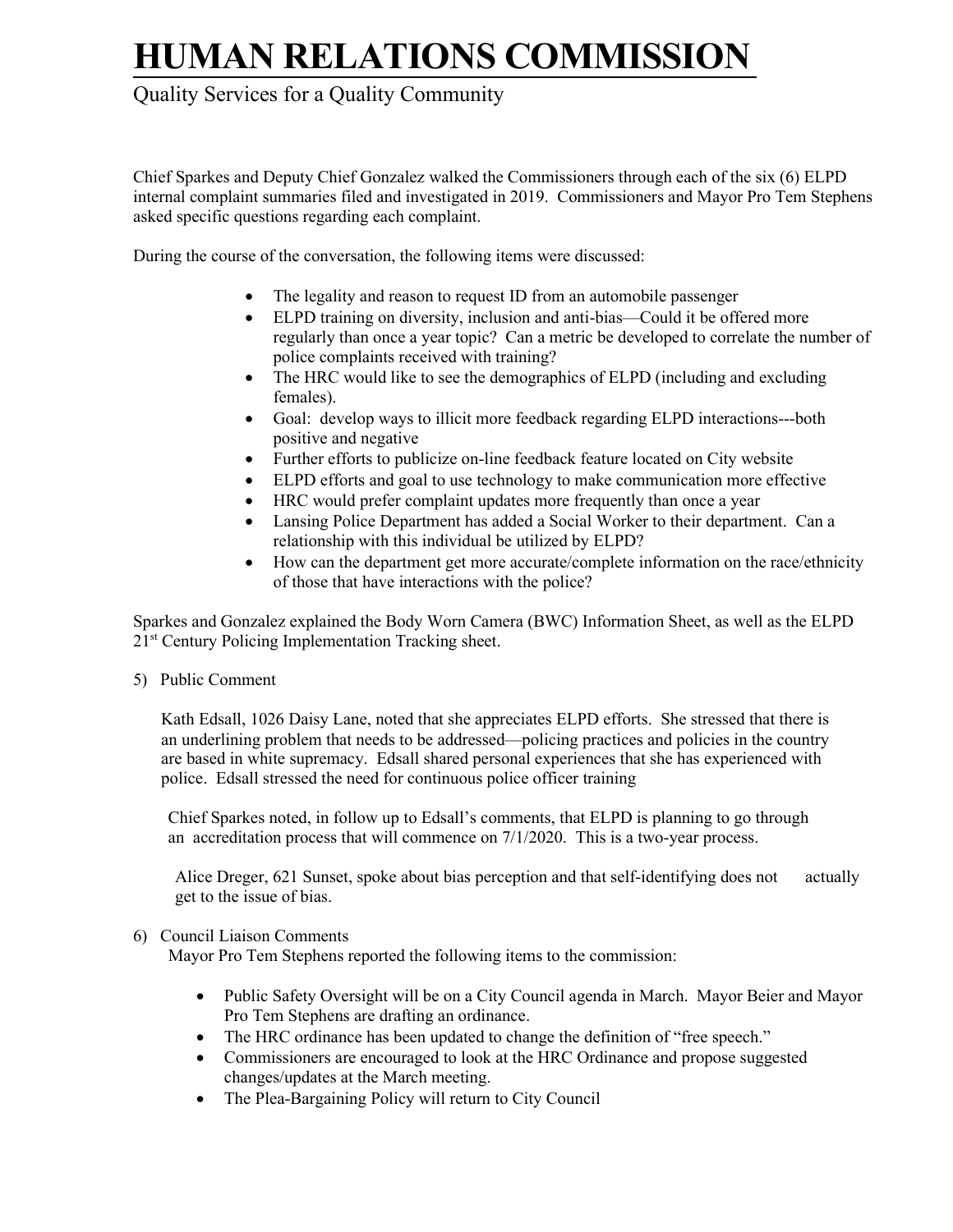### Quality Services for a Quality Community

### 7) Staff Liaison Report

Neumann reminded Commissioners that the second Slavery to Freedom Lecture, April Ryan has been moved to Tuesday, February 18, 5:00 PM., Wharton Center—Pasant Theater. Commissioner Murray will attend the special event related to Ryan's visit at 3:45 PM on 2/18.

Thanks to Commissioners Grigsby, Hoene and Sardar for their support of the Joanne Bland visit on February 11.

6) Commissioner Concerns/Items

Commissioner Murray noted that she is in the process of setting up a meeting with East Lansing Fire Chief Talifarro. Reminder that April is Sexual Assault Awareness Month. How can the HRC offer support in recognition of Sexual Assault Awareness in the East Lansing community?

Commissioner Miller noted that there is a movement to expand the Elliott-Larsen Civil Right Act to include LGBTQ protections. There are trainings being offered to individuals who are interested in collecting signatures for this initiative.

- 7) New Business
	- A) Wharton Center Gift Shop Incident

Commissioner Murray gave an update on MSU student groups' (Black Student Alliance and Multi-cultural Center) reactions and ongoing actions to the recent racist display at the Wharton Center Gift Shop. There is increased pressure to hold MSU accountable for these types of incidents that are occurring.

Due to the length of this meeting and the late hour, Commissioners agreed that a Special Meeting of the HRC would be called soon to discuss an appropriate HRC response to the recent racist event at MSU.

#### 8. Old Business

- A) HRC Subcommittee Updates No updates
- B) *Coffee & Conversation*—HRC Monthly Event
	- February 26, 4 6 PM, Foster Coffee, Census Edition---Commissioner Sardar in coordination with Amy Schlusler-Schmitt
	- March 18, Gender Edition, 5:00 7:00 PM, Foster Coffee, Commissioner Miller
	- April 19, Student Edition,  $1:30 3:30$  PM, Foster Coffee, , Commissioner Murray

Commissioner Murray noted that perhaps the April Edition could be changed to be an ELPD Edition.

9) Adjournment

The meeting was adjourned at 10:02 PM. Motion by Miller; second by Grigsby. All yeas; motion carried.

sln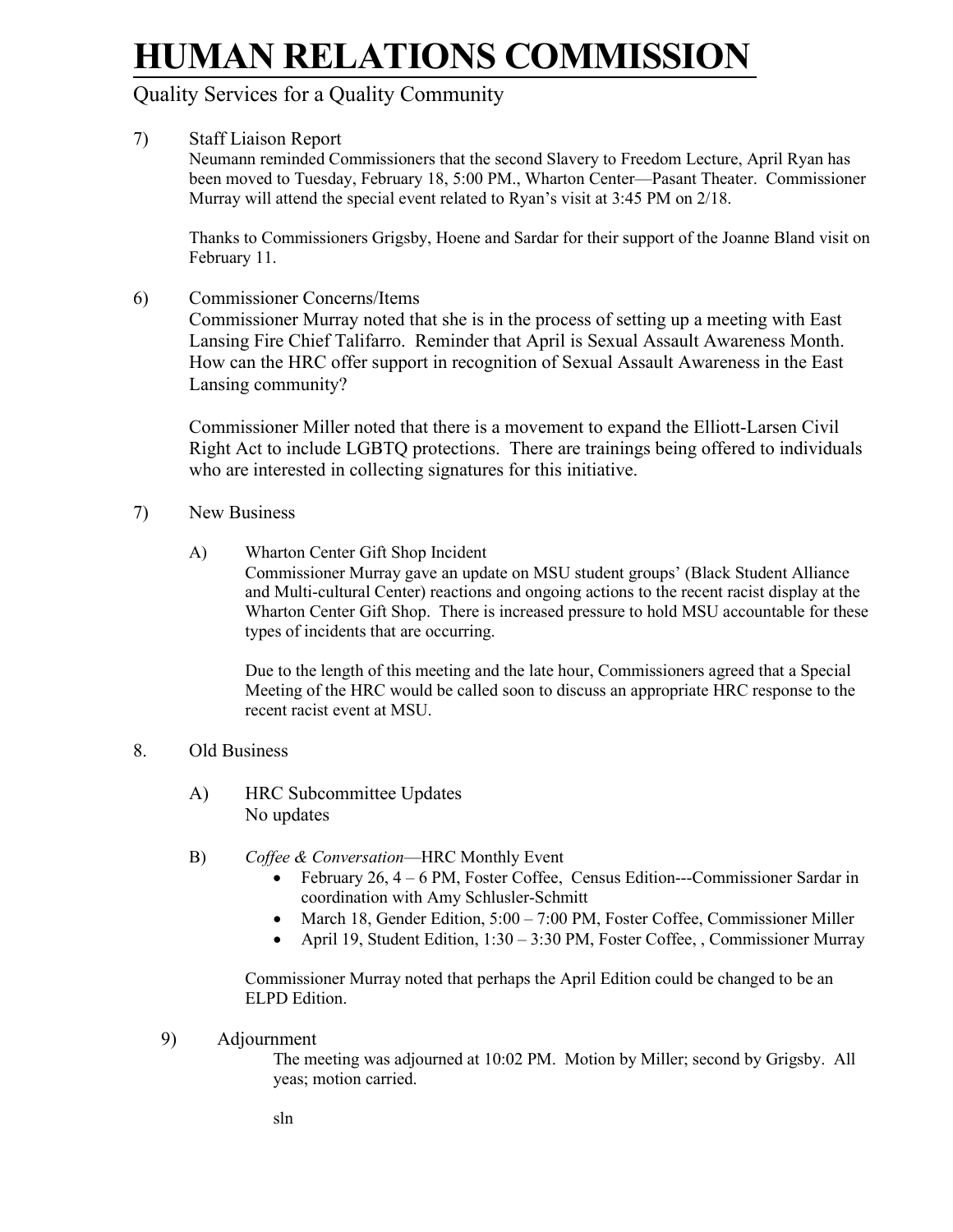Quality Services for a Quality Community



### **MINUTES**

**February 18, 2020 –6:30 P.M.---Special Meeting** Conference Room A East Lansing, MI 48823

- 1) Opening
	- A) Roll Call

Present at the meeting were Commissioners Cannon, Grigsby, Hoene (arrived at 8:30 PM), McWherter, Murray and Sardar. Absent at the meeting were Commissioners Miller, Perry and Tyler. Also present were Council Liaison Aaron Stephens (left at 6:50 PM) and Shelli Neumann, Staff Liaison.

2) Public Comment

None

3) Written Correspondence

None

- 4) New Business
	- A) Racial & Ethnic Events in the Greater East Lansing Community
	- 1. Relationship between the community and public safety bodies
	- 2. Incidents targeting protected classes; and, HRC response?
	- 3. How can the HRC support the community?
	- 4. Community leaders/stake holders list

Commissioners discussed the following topics related to the agenda item:

- 1. They have concerns that the February 9, 2020 complaint of ELPD use of force against an African-American male was not brought up in Chief Sparkes' presentation to the HRC on 2/12/2020.
- 2. How does the HRC establish contacts at MSU to build relationships? At this time, MSU has not announced a resolution to the various incidents that happened on campus. Could Commissioner Tyler help create an HRC voice at MSU?
- 3. The HRC should establish contacts with intentional leaders throughout the East Lansing community. How can these contacts be established? Which existing groups representing protected classes should the HRC be contacting? It's important to touch base with stakeholders within the community to touch base with after incidents of discrimination/bias occur.
- 4. Commissioners discussed developing a potential HRC response plan to discriminatory incidents. Possible responses of the HRC include:
	- Finding an ordinance violation
	- The request of a specific action
	- The request for City Council action
	- Issue a public letter/press release
	- Create a public forum

Chuck Grigsby Karen Hoene, Vice Chair

**MEMBERS** Patrick Cannon

Carla McWherter Liz Miller Talyce Murray, Chair Sean Perry Thasin Sardar Quentin Tyler

> **City Council Liaison Aaron Stephens**

> > **Staff Liaison** Shelli Neumann (517) 319-6893

**City of East Lansing DEPARTMENT OF HUMAN RESOURCES** 410 Abbot Road East Lansing, MI 48823

> (517) 337-1731 www.cityofeastlansing.com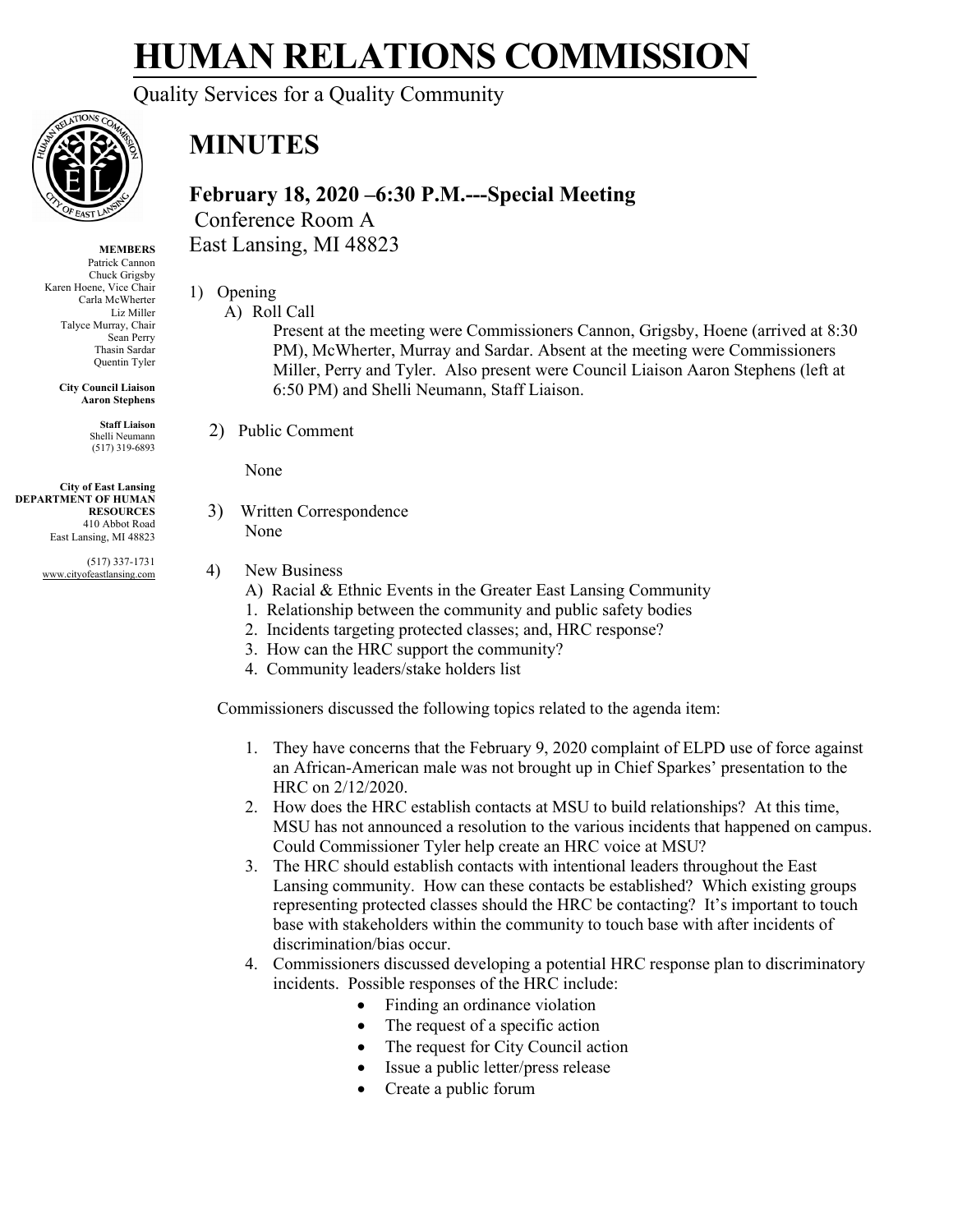### Quality Services for a Quality Community

- 5. Motion by Cannon; second by Grigsby to allow public to comment throughout the meeting rather than follow Robert's Rules. All yeas; motion carried.
- 6. Farhan Sheikh-Omar, 3120 Turner St., Apt. C, Lansing, noted that he was frustrated that there was not an established process in place to handle these types of concerns. Sheikh-Omar stated that the public cannot trust an investigation into the police, handled by the police department.
- 7. Commissioner Murray noted that the investigation is going to be transparent, per the Mayor and Mayor Pro Tem. The HRC may ask questions and make recommendations. The HRC can also ask the public what they need.
- 8. Sheikh-Omar spoke about the need for this investigation to be transparent. He described his own negative, personal experiences with ELPD and stated that there is a history of racial issues and harassing minority groups.
- 9. Jordan X. Evans, Community Engagement Specialist with One Love Global, 1145 Linwood, Lansing, stated that he has been working on similar issues around law enforcement in the Greater Lansing area. Evans spoke for the need for both transparency and accountability by law enforcement agencies. Evans noted that the HRC should determine how they can have a voice in matters such as these. Since the HRC is an advisory board to City Council, options include making recommendations to City Council, specifically related to the City's budget and recommending implicit bias training for City leadership.
- 10. Erick Williams, 1209 Old Hickory, noted that there is power in a collective voice. He encouraged commissioners to use social media to communicate their feelings with the public. Williams also spoke about identifying lawyers who specialize in protected classes and discrimination as an important resource for the community.
- 11. Commissioner Grigsby noted that he believes that it may take baby steps for the HRC to have an impact. He suggested educating the public, so that they understand their rights and provide them with resource tools.
- 11. Dana Watson, 563 N. Hagadorn, supported Williams' comments and encouraged commissioners to post messages on social media to advise the public of the HRC's thoughts and position.
- 12. There was discussion regarding police stop demographics. It was noted that ELPD has started collecting this data effective February 1.
- 13. Commissioner Murray asked how the HRC could encourage the reporting of complaints to the HRC. Outreach attempts, such as *Coffee & Conversation*, have been in place; however, they tend to attract a very specific and limited demographic of attendee (over age 50). Spending money in this area may be necessary and helpful.
- 14. Kath Edsall, 1026 Daisy Lane, noted that all the ideas mentioned are band-aids that do not address the underlying problem that law enforcement policies protect the police and have evolved out of slave control. Many community problems do not need police response, but they require other resources, such as social workers.
- 15. Ralph Monsma, 1350 Red Leaf Lane, spoke to the current fine for Driving While License Suspended that City Council is currently considering reducing under a revised plea-bargaining policy.
- 16. Commissioners noted their general distrust with ELPD in consideration of this complaint and the way it has been handled by the department. Of specific concern to the commission was the lack of immediate information provided to the HRC/public, the delay in the release of the videotape footage, lack of information regarding the specific complaint at the 2/12/2020 HRC meeting.
- 17. Commissioner discussed various action options that the HRC could take in response to the incident. Motion by McWherter; second by Hoene that the HRC make a recommendation to City Council to require ELPD to immediately publicly release all relevant video footage ( as established by Lansing Police Department's recent video release within 36-hours) related to the February 9 incident. All yeas; motion carried.
- 18. Motion by Hoene; second by McWherter for the HRC to write/send a letter to the MSU community and the greater East Lansing community who were impacted by the Wharton Center Gift Shop display. Commissioner Hoene will draft and circulate this letter.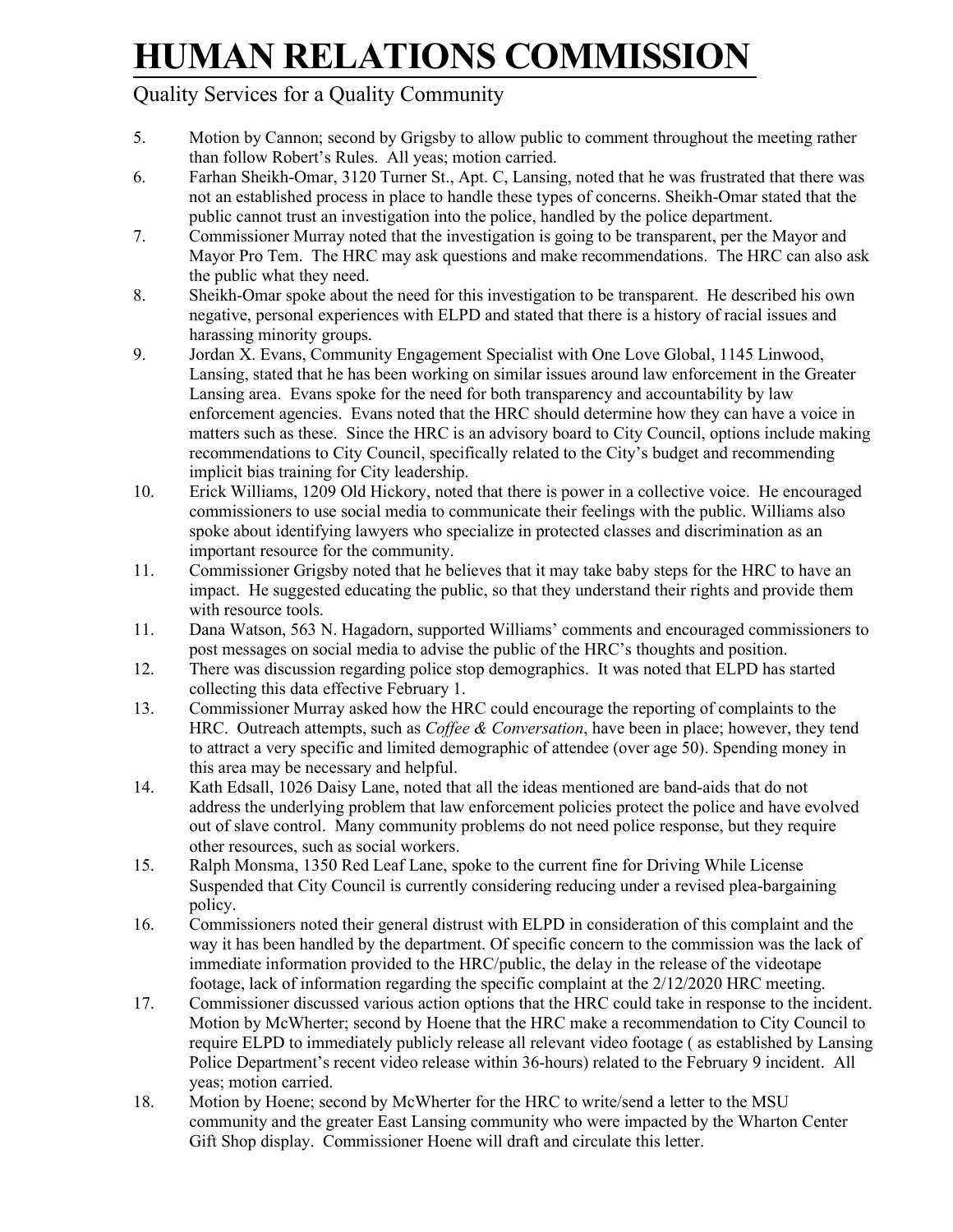### Quality Services for a Quality Community

- 19. Motion by Hoene; second by McWherter for the HRC to write/send a letter of support and public statement indicating support and concern regarding Mr. Gasito's interaction with ELPD on February 9, 2020. Commissioner Murray will draft and circulate this letter.
- 20. Commissioners discussed the February 17 on-line question and answer session with MSU President Stanley, in which numerous anonymous racist comment/questions were received.

### 5) Public Comment

Public commented through the discussion of the agenda topic listed above, as noted.

#### 6) Adjournment

The meeting was adjourned at 9:41 PM. Motion by Hoene; second by Sardar. All yeas; motion carried.

sln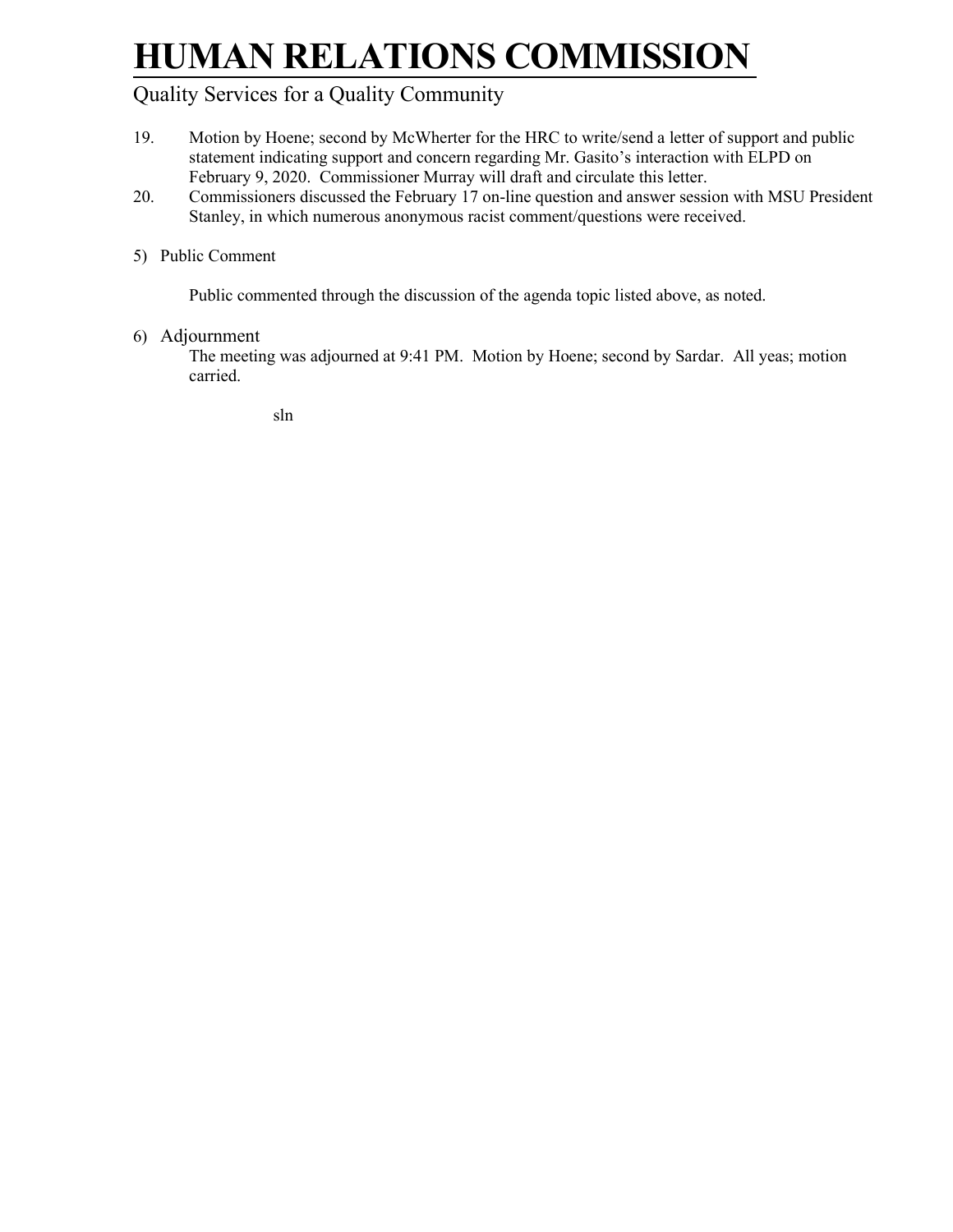#### **HRC ATTENDANCE: 2020**

|                  | Term           | Jan | Feb | Feb.    | <b>March</b> | Apr | <b>May</b> |
|------------------|----------------|-----|-----|---------|--------------|-----|------------|
| <b>Name</b>      | <b>Expires</b> | 15  | 12  | 18 (SM) |              |     | 6          |
| Cannon, Pat      | 2020           | Ab  | P   | P       |              |     |            |
| McWherter, Carla | 2022           | P   | P   | P       |              |     |            |
| Miller, Liz      | 2022           | P   | P   | Ab      |              |     |            |
| Murray, Talyce   | 2022           | P   | P   | P       |              |     |            |
| Hoene, Karen     | 2021           | P   | P   | P       |              |     |            |
| Perry, Sean      | 2021           | Ab  | Ab  | Ab      |              |     |            |
| Grigsby, Chuck   | 2020           | Ab  | P   | P       |              |     |            |
| Sardar, Thasin   | 2020           | P   | P   | P       |              |     |            |
| Tyler, Quentin   | 2022           | P   | P   | P       |              |     |            |

P= Present

Ab=Absent

NA=Not Applicable

**First Meeting**